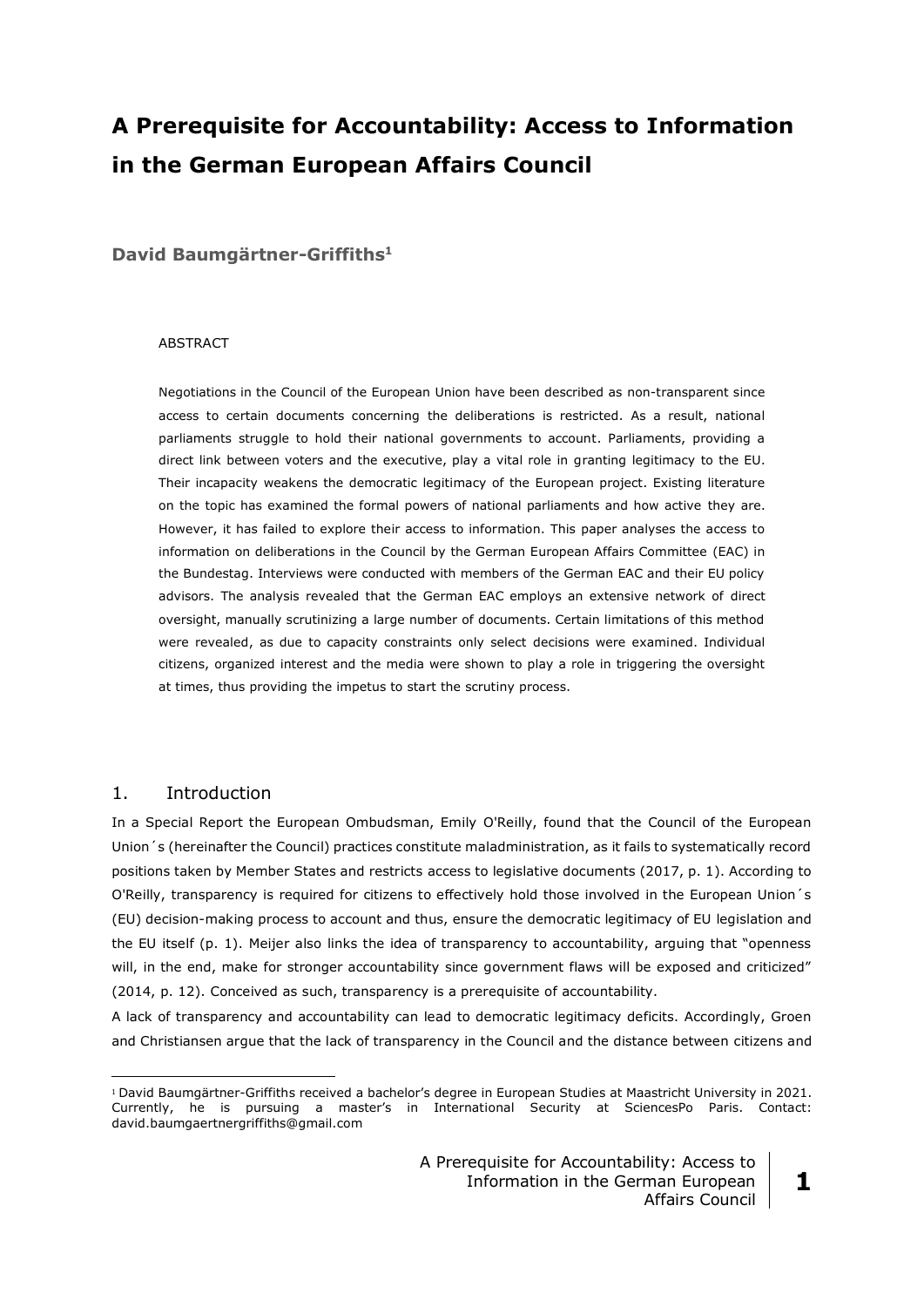the EU are indications of democratic weakness of the European project (2015, p. 44). As elected institutions, parliaments provide a direct link between the executive and the people. Therefore, they could become essential in granting legitimacy to the EU by participating in EU decision-making (Rozenberg & Hefftler, 2015, p. 1). However, it is very difficult for parliaments to scrutinise their governments in the Council due to the lack of transparency, their lack of expertise, and the convoluted structures of EU decision-making (Moravcsik, 1994, p. 9; Winzen, 2013, p. 298; Saalfeld, 2005, p. 345). In the report O'Reilly highlights that to oversee their governments, national parliaments require information on deliberations in the Council and its working groups so they can know the positions taken by their governments (2017, p. 6). This raises the question: How do national parliaments gain information on deliberations in the Council of the European Union?

To answer this question, I will rely on the principal-agent model and more specifically the perspective of police-patrol and fire-alarm mechanisms of oversight, as developed by McCubbins and Schwartz (1984). In fire-alarm oversight, civil society actors, who have no formal powers to hold the government directly to account, inform Congress when the government does not align with their interests. McCubbins and Schwartz argue that this method is used more commonly than traditional police-patrol oversight, where Congress scrutinises the government by checking government documents. The fire-alarms concept has not been applied to a national parliament´s oversight over its government in the Council. Indeed, existing literature generally fails to explore the access to information of national parliaments on Council deliberations. Therefore, interviews were conducted with members of the German parliament, the Bundestag, (MdBs) in the European Affairs Committee (EAC) and their EU policy advisors. EACs are specialised committees in national parliaments responsible for the scrutiny of European affairs (Auel, 2019, p. 3). The role of information in effective accountability holding, and thus addressing the democratic deficit, has been outlined. Should the analysis find that the access to information in the EAC is limited, this may point towards institutional remedies that supplement the ability of the parliament to hold the government to account. Moreover, the findings may contribute to enhancing currently employed mechanisms that are already deemed effective. In overseeing the government in Brussels, the parliament, as a direct elected democratic institution ensures a link between voters and decisions made on the EU level.

This paper consists of four chapters. First, it engages the literature on the role of national parliaments in EU affairs. Second, based on the lack of literature on the access to information by the national parliaments, it builds on the principal-agent-theory to introduce McCubbins and Schwartz` fire-alarms concept. Third, the methodology used is outlined. Fourth, the findings of the interviews are presented and analysed based on the theory. The paper concludes with a discussion of the findings, including their implications for the study of democratic legitimacy in the EU.

## 2. Literature Review:

The criticism that EU policymaking should not lie solely in the hands of national governments and the European Commission has led to increased weight being placed on giving the EU´s only directly elected institution, the European Parliament (EP), new powers (Neuhold and Smith, 2015, p. 668). However, this shift is arguably insufficient, as it is not a substitute for the influence of national parliaments. For instance, Groen and Christiansen claim that "the EP, faced with its own complexities and declining turnouts at European elections, was not best placed to close the gap with citizens" (2015, p. 44). Others question the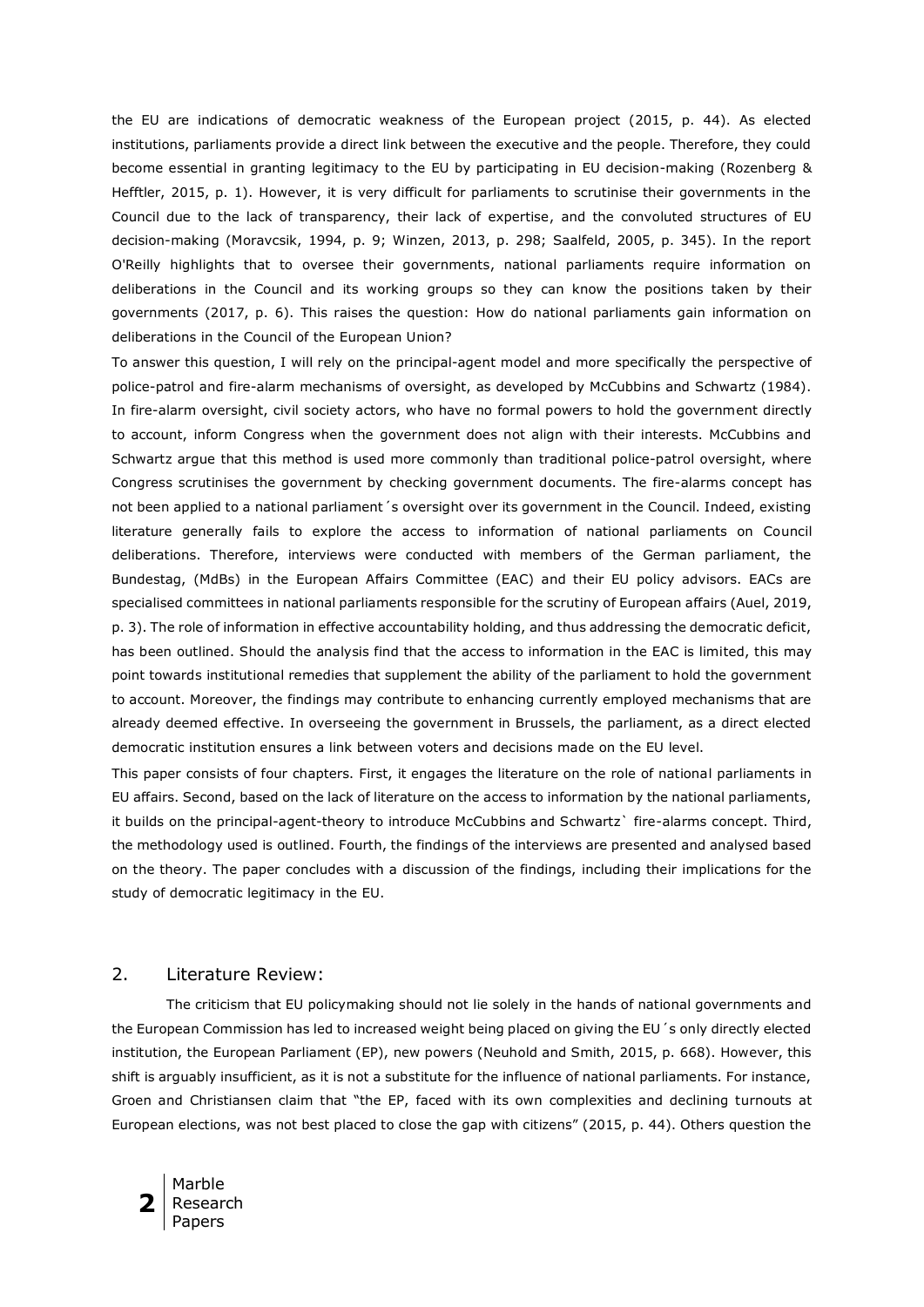capacities of the EP, such as Jensen who states that "one unambiguous observation that can be made is that the EP has limited ex-post oversight capacity over the member states" (2011, p. 499). Groen and Christiansen argue that while the discourse on how to remedy the EU´s democratic deficit in the past focussed on expanding the powers of the EP, eventually the role of national parliament was brought to the foreground (2015, p. 57).

National parliaments were long seen as the "poor losers" of European integration, as they increasingly lost decision-making power and legislative competencies to EU institutions (Auel, 2006, p. 249; Auel, 2019, p. 5; Auel et al., 2015a, p. 60; Neuhold and Smith, 2015, p. 668; Hobolt & Tilley, 2014B, pp. 3-4). German European policy had also been taken over by the executive, as according to Beichelt it is a "conventional wisdom" that the Bundestag played a secondary role in European policy (2012, p. 143). However, since the Maastricht Treaty national parliaments have gained additional rights in EU affairs, including access to information, influence over national positions in Brussels and the ability to scrutinise their governments´ actions (Auel, 2006, p. 250; Auel, 2019, p. 5; Auel et al., 2015b, p. 284). Article 8A of the Lisbon Treaty recognised the role of national parliaments, stating that "Member States are represented in the European Council by their Heads of State or Government and in the Council by their government, themselves democratically accountable to their national Parliaments, or to their citizens" (2007). After Lisbon, national parliaments were given the opportunity to "fight back" and establish themselves as players in EU governance (Rozenberg & Hefftler, 2015, p. 1). As a result, German parliamentarians became more aware of their strengthened position, which was reinforced by the German Constitutional Court (BVerfG) in several verdicts (Beichelt, 2012, p. 143).

However, scholars have asked whether parliaments can even hold their governments to account. With the delegation of competencies from to the EU level, the balance of power between parliaments and governments shifted: as governments participate in EU policymaking directly, they can act as gatekeepers between the domestic and EU level (Moravcsik, 1994, p. 9; Winzen, 2013, p. 298). Furthermore, governments are experts in EU affairs and have powerful administrations behind them allowing them to exploit information asymmetries to bring decisions closer to their position, especially in Council negotiations (Saalfeld, 2005, p. 345). Parliament´s limited financial and human resources simply cannot cope with the increasing amount of EU legislation (Saalfeld, 2005, p. 345). According to Stübgen only one in a thousand incoming EU documents in the Bundestag are relevant for further scrutiny (2013, p. 29075). Additionally, parliaments lack expert knowledge to master increasingly complex EU issues (Auel et al., 2015, p. 60; Bovens et al., 2014, p. 16; Papadopoulos, 2007, p. 474). Bovens et al. argue that traditional, national accountability mechanisms are insufficient to deal with these (2014, p. 16). If accountability mechanisms are not effective, an accountability gap exists (Bovens et al., 2008, p. 229). Due to the agreement among scholars concerning the difficulties faced by parliaments, a branch of research studying the role of national parliaments in EU affairs emerged.

Research on scrutiny of EU affairs through national parliaments has largely focussed on studies aiming to quantify the institutional strength of parliaments (Auel et al., 2015; Karlas, 2012; Saalfeld, 2005; Winzen, 2013). Recently, studies on how actively parliaments use this strength have emerged (Auel & Christiansen, 2015; Hefftler et al., 2015). Karlsson and Persson (2020) examine the role of national parliaments in EU affairs by comparing cross-national patterns of oppositional behaviour. Other studies focus on specific parliamentary tools, such as the introduction of the Early Warning Mechanism (Auel & Neuhold, 2017; Groen & Christiansen, 2015). In the German political context, Auel (2006) explores the

> A Prerequisite for Accountability: Access to Information in the German European Affairs Council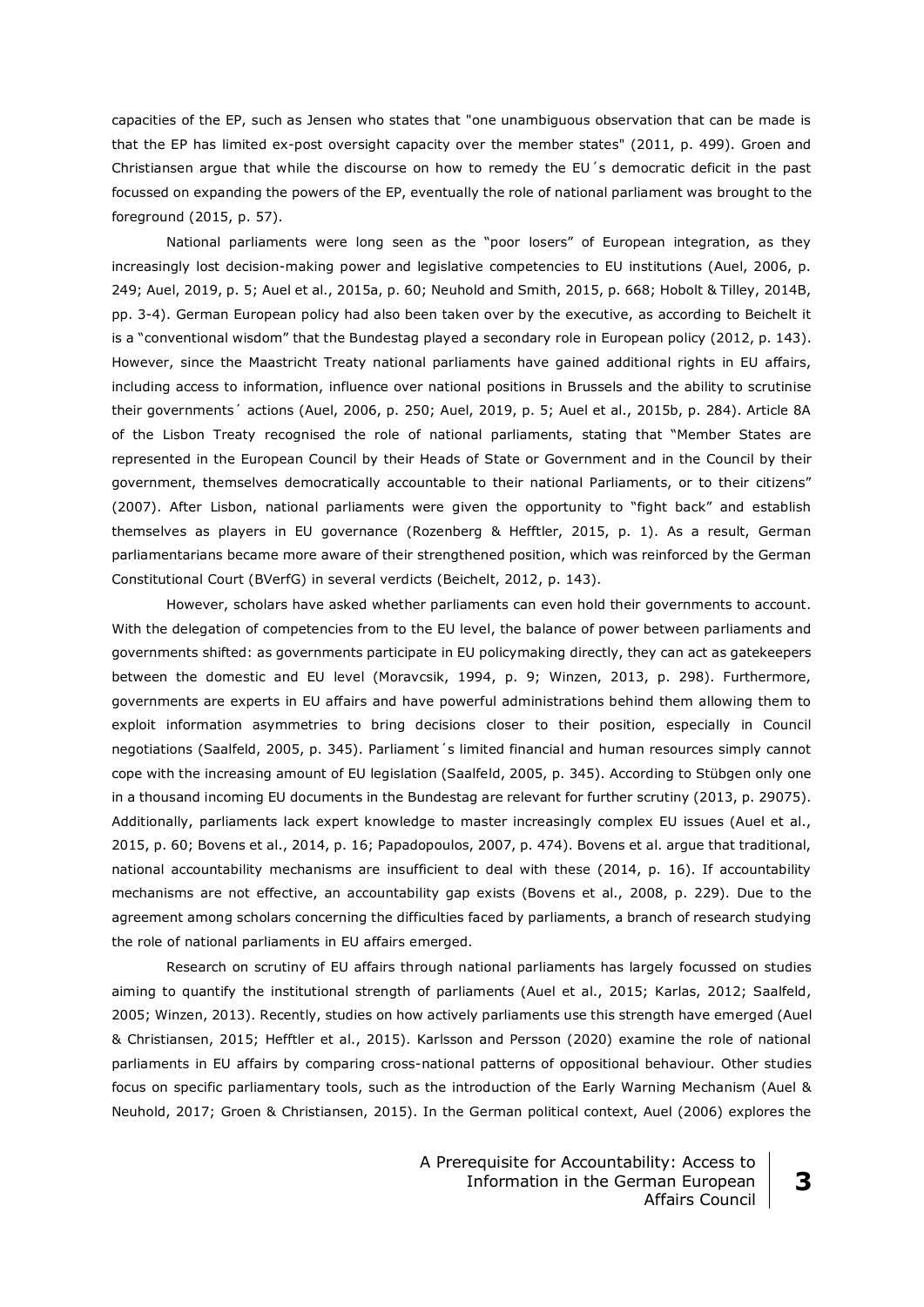use of the Bundestag´s formal institutional rights in EU affairs and finds that MdBs make extensive use of informal means of influencing EU policy-making. Beichelt (2012) takes a technical look at how the role of the German EAC has changed since the 1990s based on developments in the Treaties and German law. Taking a look at the internal politics of the Bundestag, Albrecht et al. (2021) examine the role of opposition in the German EAC and Holzhacker (2002) studies party interactions in parliamentary scrutiny, focussing on legal powers and institutional structures in Germany.

Existing studies focus on describing the mechanisms available to parliament and how active parliaments are in practice. However, the debate has neglected to consider the availability of information in the scrutiny process. According to Birkinshaw, it is the access to information that enables public scrutiny, necessary to counter claims of a democratic deficit (2006, p. 189). Meijer argues that transparency facilitates accountability, not only when it ensures the availability of information, but also when the actors are capable of processing the information (2014, p. 12). They define transparency as "the availability of information about an actor allowing other actors to monitor the workings or performance of this actor" (p. 6). As a prerequisite of accountability, more research is needed to understand the access of national parliaments to information on deliberations in the Council. This paper utilises McCubbins and Schwartz's (1984) fire-alarms concept to analyse this, which will be elaborated in section 3.2.

## 3. Theoretical Framework:

### 3.1 Principal-Agent-Theory:

Before addressing the notion of fire-alarm oversight, it is important to first consider the relationship between parliament and government to illustrate why the parliament has the right to hold the government to account. This paper utilises the hierarchical accountability model to explain accountability in the national context. In this model, authority is delegated from the principal to the agent, while the agent is accountable to the principal (Jarvis, 2014, p. 1). There is a chain of delegation from voters as the ultimate principal to civil servants as the ultimate agent (Figure 1) (Jarvis, 2014, p. 2). It should be noted that the model is a simplification, as in reality, most actors are accountable to more than one principal. Each principal seeks to monitor the execution of the delegated tasks by setting up monitoring systems (Saalfeld, 2005, p. 350). If the chain of delegation works, it ultimately ensures the democratic control of the citizens over all actors involved in democratic governance and "guards against the abuse of power" (Jarvis, 2014, p. 2 & 4). Papadopoulos argues that effective accountability mechanisms force the agent to anticipate the ex-post scrutiny of the principal, thus producing a "deterrent" effect (2007, p. 471). This makes them more responsive to the will of their principal. According to Bovens et al. accountability is a precondition of the democratic process, as it equips voters and their representatives with the information to assess the conduct of government (2014, p. 14).

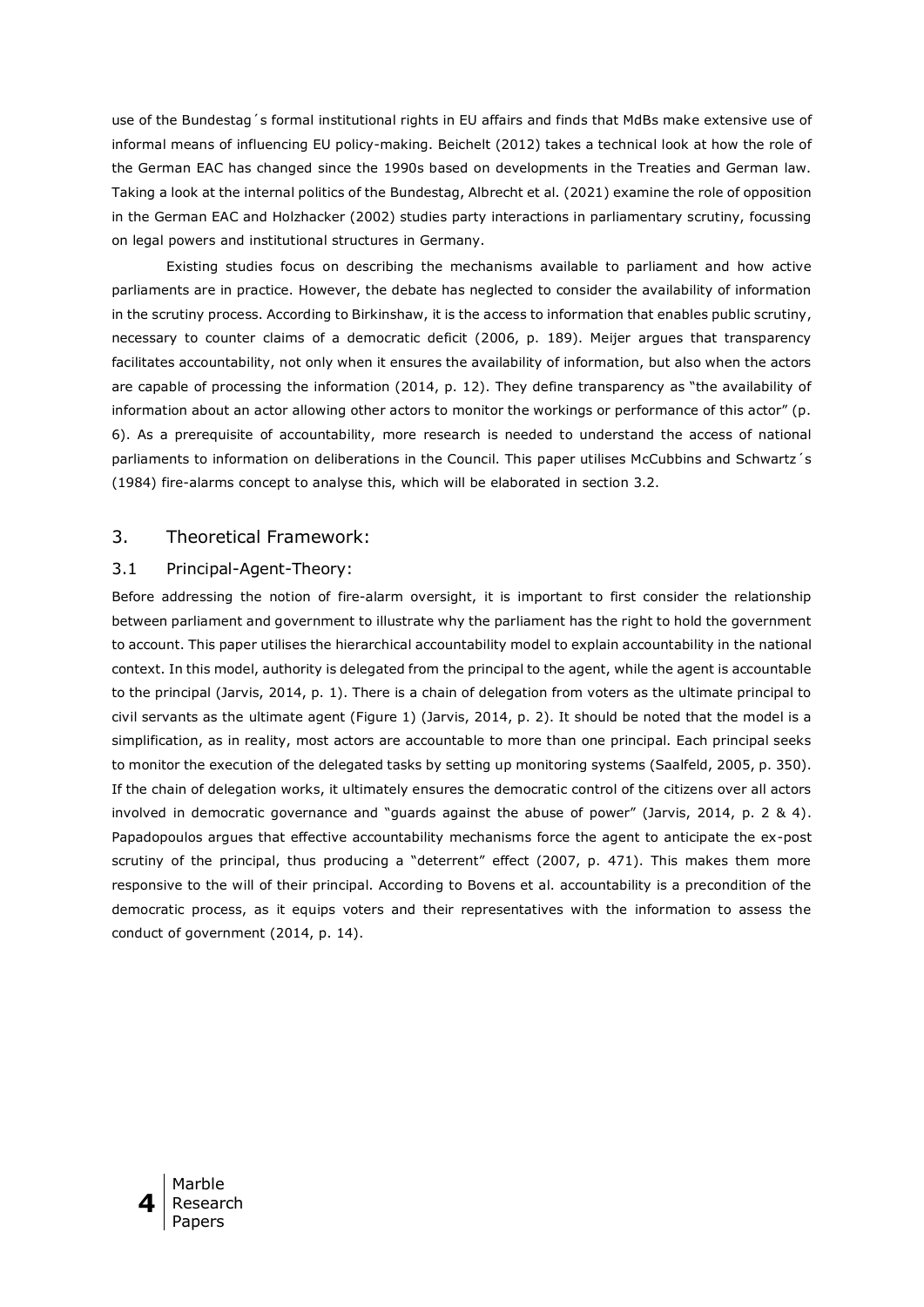**Figure 1**  *Chain of Delegation – Author´s design*



As the ultimate principal, the citizens hold the parliament to account via periodic elections that allow citizens to dismiss elected representatives when they are dissatisfied with their performance (Jarvis, 2014, p. 7). In practice, citizens´ accountability over government is limited, even in states with strong transparency arrangements, as there is too much information for individuals to process. Etzioni (2010) points out that information provided by the government requires time and expertise to examine, which cannot be expected from citizens. Meijer adds to this: "To put it somewhat crudely, citizens simply have better things to do than to process large amounts of government data" (2014, p. 7). Considering citizens' inability to monitor their governments effectively due to information overload, parliaments act as specialist forums of accountability for the public (Meijer, 2014, p. 8). This further accentuates the importance of government scrutiny through national parliaments in EU affairs for the democratisation of EU governance (Holzhacker, 2002, p. 461).

This article specifically examines the relationship between national parliaments and their executives. Members of Parliament are considered the principal and governments the agent. Thus, parliamentarians delegate authority in EU affairs to the government and must control their government to prevent "agency loss" (Auel et al., 2015, p. 288). Jarvis argues that hierarchical accountability allows for the identification of accountability gaps by determining where authority is delegated and whether corresponding accountability mechanisms exist (2014, p. 12). If the parliamentarians are unable to effectively hold their government to account, the whole chain of delegation, the basis for democratic legitimacy, can be questioned.

# 3.2 Fire-Alarms and Police-Patrol:

Studying the US Congress McCubbins and Schwartz argue that, due to its limited resources, Congress chooses the most effective form of oversight available to it (1984, p. 165). According to them, Congress could choose between police-patrol and fire-alarm oversight or a combination of both (p. 167).

On the one hand, McCubbins and Schwartz define police-patrol oversight as Congress examining government activities at its own initiative to detect and correct violations to legislative goals and deter violations through its surveillance (1984, p. 166). They argue Congress does this through instruments of direct oversight, such as reading documents, commissioning scientific studies, conducting field observations, and holding hearings (p. 166). On the other hand, they define fire-alarm oversight as

> A Prerequisite for Accountability: Access to Information in the German European Affairs Council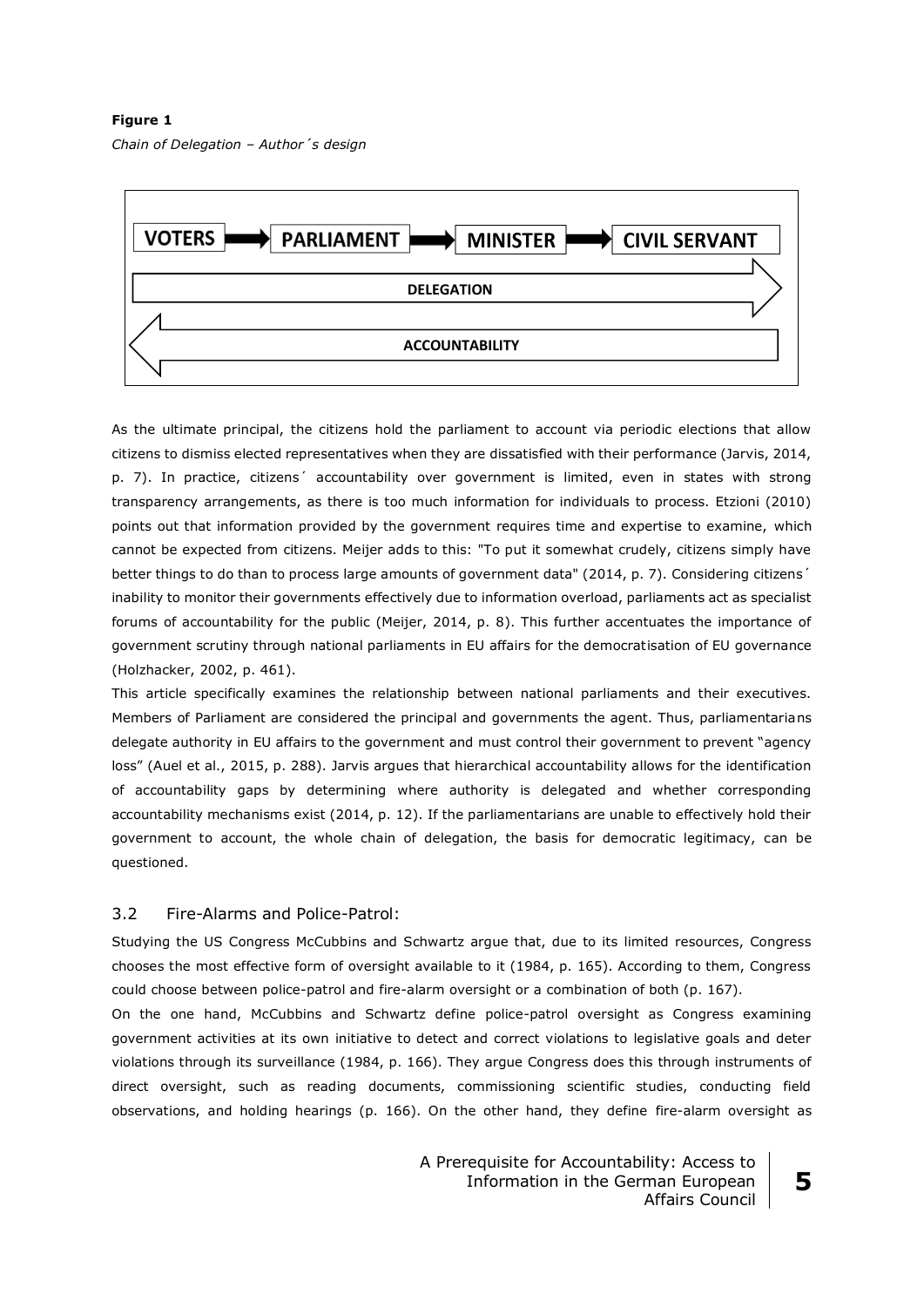Congress creating "a system of rules, procedures, and informal practices" that enable civil society actors to monitor government and bring any legislative violations to Congress (p. 166). They emphasise that police-patrol oversight takes a lot of time and the majority of scrutinised issues will not violate legislative goals (p. 168). However, under a fire-alarms system, Congress only addresses issues that citizens have complained about and where they receive credit for intervening, thus lowering the opportunity cost. A unit of time spent on fire-alarms is likely to generate more benefit for Congress than one unit of time spent on police-patrol (p. 168). Due to time and other constraints, they insist that under police-patrol Congress only looks at a limited number of government actions, and are therefore likely to miss violations (p. 169). McCubbins and Schwartz assume that Congress will extensively rely on fire-alarm techniques and largely neglect police-patrol (p. 169).

The literature review showed that parliaments have given away legislative and decision-making authority to the EU and their governments in EU affairs. Following the above reasoning, national parliaments in the EU would be expected to adopt a system relying on third parties to act as fire-alarms. This assessment is shared by Saalfeld who suggests that national parliaments often set up fire-alarm systems in EU affairs (2005, p. 350). According to Neuhold and Smith, parliamentarians may also be unwilling to devote time and resources to EU affairs that seem abstract and distant compared to constituency work (2015, p. 684). Therefore, fire-alarms do not only provide informational capacities but also generate political will through pressure from civil society.

Application of the theory in the EU context has been limited to national government´s control over the Commission (Pollack, 1997), the institutions´ and citizens´ means of making Member States comply on the EU level (Tallberg, 2002), and the effect of the different methods on implementation rather than scrutiny (Blom-Hansen, 2005; Jensen, 2007). The theory has not yet been applied to the oversight of national parliaments over their governments in the Council.

The oversight methods are defined by the means and mechanisms used by parliamentarians in accessing information, and the two opposing approaches are differentiated along a set of clearly identifiable characterises. Thus, the framework provided by the concept provides an excellent basis on which to conduct the analysis. The concept has been operationalised below in Table 2. It has been slightly adapted by using Tallberg´s interpretation of societal watchdog, which allows for a broader definition of social interests to include think tanks and the media (2002, p. 610). Additionally, fire-alarms can be considered from the perspective of civil society, considering the information accessible to them and the obligations of the government to answer to them (Damonte et al., 2014, p. 1333). However, in this analysis we consider fire-alarms from the perspective of parliament and whether it is a viable source of information.

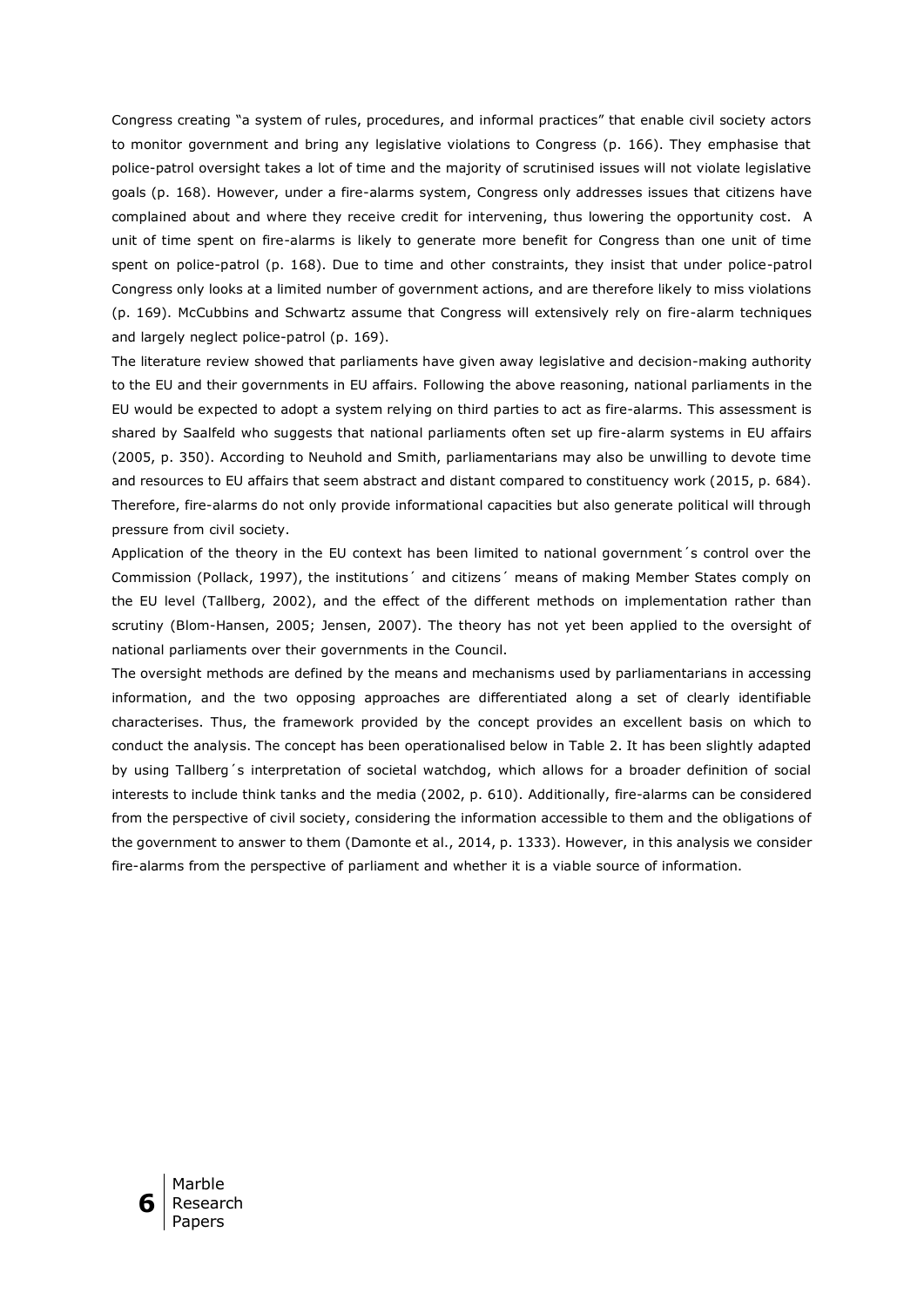# **Table 1**

|                                | Oversight Method | Characteristics                                                                                                                                           |  |
|--------------------------------|------------------|-----------------------------------------------------------------------------------------------------------------------------------------------------------|--|
|                                | Police-Patrol    | Proactive: At parliament's own initiative                                                                                                                 |  |
| Impetus                        | Fire-Alarm       | Reactive: Parliament intervening in response to outside<br>alarms                                                                                         |  |
|                                | Police-Patrol    | Strong information rights of parliament vis-à-vis the<br>government                                                                                       |  |
| <b>Institutional Framework</b> | Fire-Alarm       | System of rules, procedures, and informal practices that<br>enable civil society to alert parliament; central role of<br>courts                           |  |
| Approach                       | Police-Patrol    | Direct surveillance e.g. reading documents,<br>commissioning scientific studies, conducting field<br>observations, holding hearings to question officials |  |
|                                | Fire-Alarm       | Indirect oversight; contacts with civil society                                                                                                           |  |
| Scope                          | Police-Patrol    | Attempt to examine all government actions - violations<br>missed                                                                                          |  |
|                                | Fire-Alarm       | Only select decisions examined - all significant<br>violations scrutinised                                                                                |  |

*Operationalisation of Police-Patrol and Fire-Alarms*

# 4. Methodology:

### 4.1 Case Selection:

The German Bundestag was chosen as a single case study, as it is an environment conducive to the firealarm theory. It thus offers a most-likely case selection or "proof of concept". Most-likely cases are cases in which the theory is likely to present an explanation if it applies to any cases at all, and therefore, "a theory that fails to fit a most-likely case is strongly impugned" (Bennett and Elman, 2010, p. 505). If the theory holds true in the Bundestag, this is an incentive for further research on a more difficult case.

Auel et al. (2015a) ranked the 40 chambers of EU national parliaments according to institutional strength and activity in the OPAL project. In it, the Bundestag ranks the second-highest in institutional strength and fifth-highest in activity. According to Auel et al., this makes Germany a good case study to investigate parliamentary scrutiny (2015b, p. 286). They find that "parliaments dominated by the executive that lack strong information and oversight rights or an effective infrastructure to deal with EU affairs are less likely to become involved in EU politics" (p. 291). Furthermore, Leech et al. (2005) find that greater government activity and broader competencies positively correlate with the frequency of interest group contacts. However, it has to be noted that ranking parliaments is very subjective, as scholars have to decide on the indicators they select, but also how to operationalise and measure these indicators (Auel et al., 2015a, p. 87). Auel et al. based the OPAL ranking on commonalities they found regarding the indicators and underlying theoretical approaches used (p. 88).

> A Prerequisite for Accountability: Access to Information in the German European Affairs Council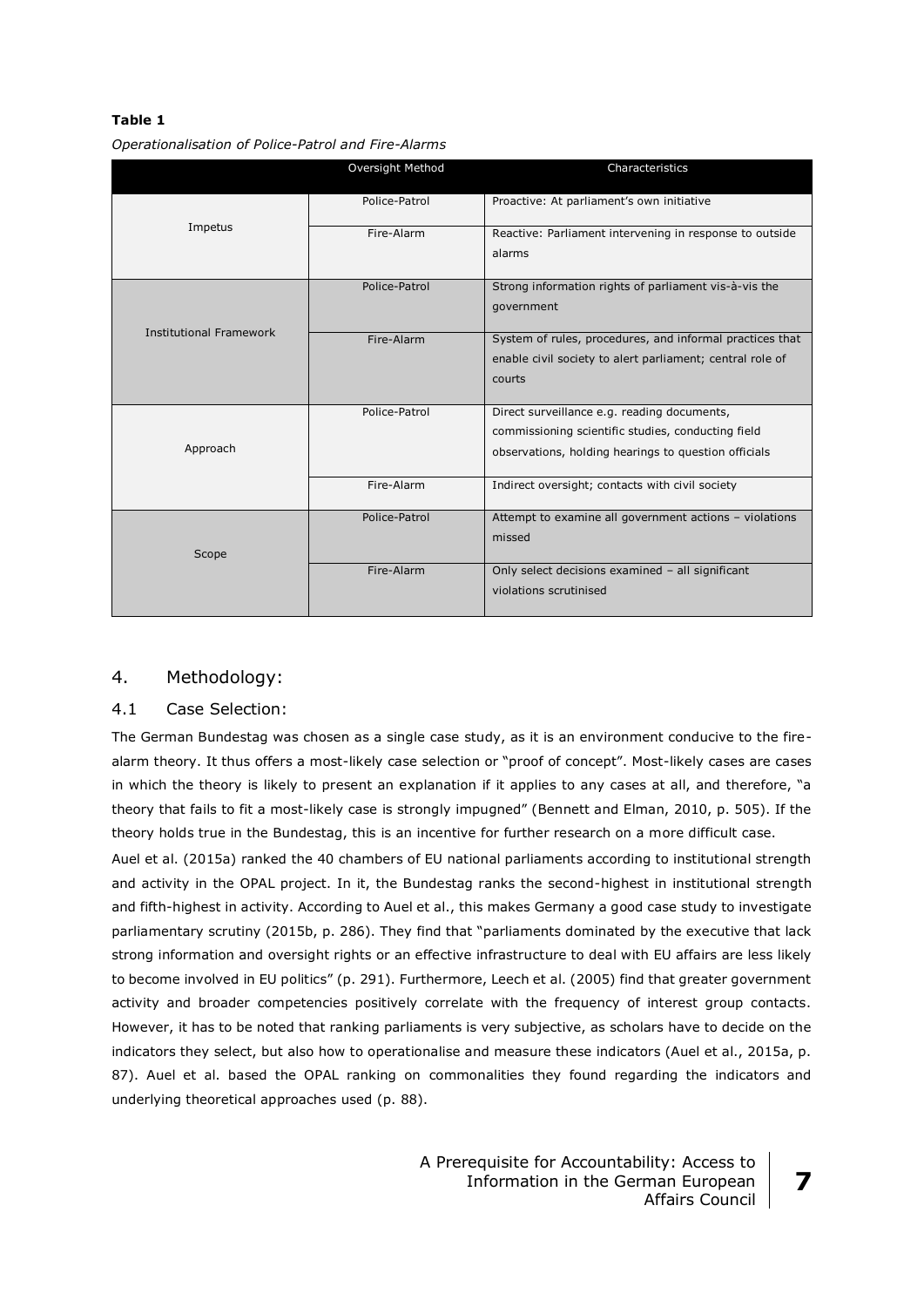Several additional features make the Bundestag a good case for analysis. Germany is a core Member State and therefore an important case study (Albrecht et al., 2019, p. 231). Further, Germany is a consensus system. Lijphart states that consensus systems aim to "share, disperse and limit power in a variety of ways (2012, p. 2). Auel et al. argue that in consensus systems parliamentarians are better able to control their government in EU affairs, as governments are more likely to form coalitions where ministers are subject to scrutiny from coalition partners (2015b, p. 289). Finally, according to Auel et al. countries that are more integrated into the Economic and Monetary Union, especially donor countries, will have more active parliaments in EU affairs (2015b, p. 291).

In the analysis, individual parliamentarians and their staff are the subject of research. Parliament could also be considered as a unitary actor by assuming that there is a median, or average, parliamentarian (Saalfeld, 2005, p. 350). However, it is important to open the "black box" of parliament and consider its internal lines of conflict to better understand the principal-agent model (Sprungk, 2010). Divisions between political lines in parliament are likely to contribute to different access to information, as Auel argues that "the main cleavage runs between government and opposition parties within parliament – not between the executive and the legislature" (2007, p. 491). As only governments are represented in the Council, opposition parties must make their voices heard at the national level (Holzhacker, 2002, p. 461). This is why the involvement of the opposition is especially important in terms of legitimacy.

According to Saalfeld "the most important institutionalised monitoring systems in national parliaments are committee systems" (2005, p. 350). Auel et al. found that all national parliaments have established European Affairs Committees (EACs) and given them extensive rights to be informed in EU affairs and contribute to EU affairs (2015b, p. 282). They must scrutinise decisions on the EU level in relation to parliament´s interests (Auel, 2019, p.2). According to Karlsson and Persson, the EAC is the one arena for regular interaction between the government and parliament in EU affairs (2020, p. 2). They further argue that there is very little research on EACs (p. 2). As the EAC deals exclusively with EU affairs it was chosen as the basis for this analysis.

#### 4.2 Data Collection:

Interviews were determined to be the most effective way to gather information on the inner workings of the EAC, as publicly available sources on the topic were found to be very limited and often incomplete. According to Rubin and Rubin, interviews capture nuances, highlight shades of meaning and allow for the exploration of different possible explanations of an issue (Rubin & Rubin, 2012, pp. 50-51). Thus interviews are optimal to capture informal interactions and processes normally not found in official or public sources. Previous research has found that parliamentarians employ informal strategies to get involved in EU affairs (Auel & Benz, 2005). The literature review has shown that parliaments do not necessarily use the institutional rights given to them, thus interviews are ideal as they can reveal the actual practices of the EAC concerning information and not only the informational rights given to it. The interviews can be considered "elite interviews" as the respondents are experts on the topic at hand (Leech, 2002, p. 663). Semi-structured interviews were conducted with representatives of political parties in the EAC to collect detail-rich data. There was a sample pool of 40 MdBs in the EAC. Each party has one MdB who is their Obperson, or representative in the EAC and who usually acts as spokesperson on EU matters for the party. They play a decisive role in determining the direction of the party, formulating its interests and agree on the agenda of the EAC. As they tend to have a good overview of the work in the EAC, they were identified

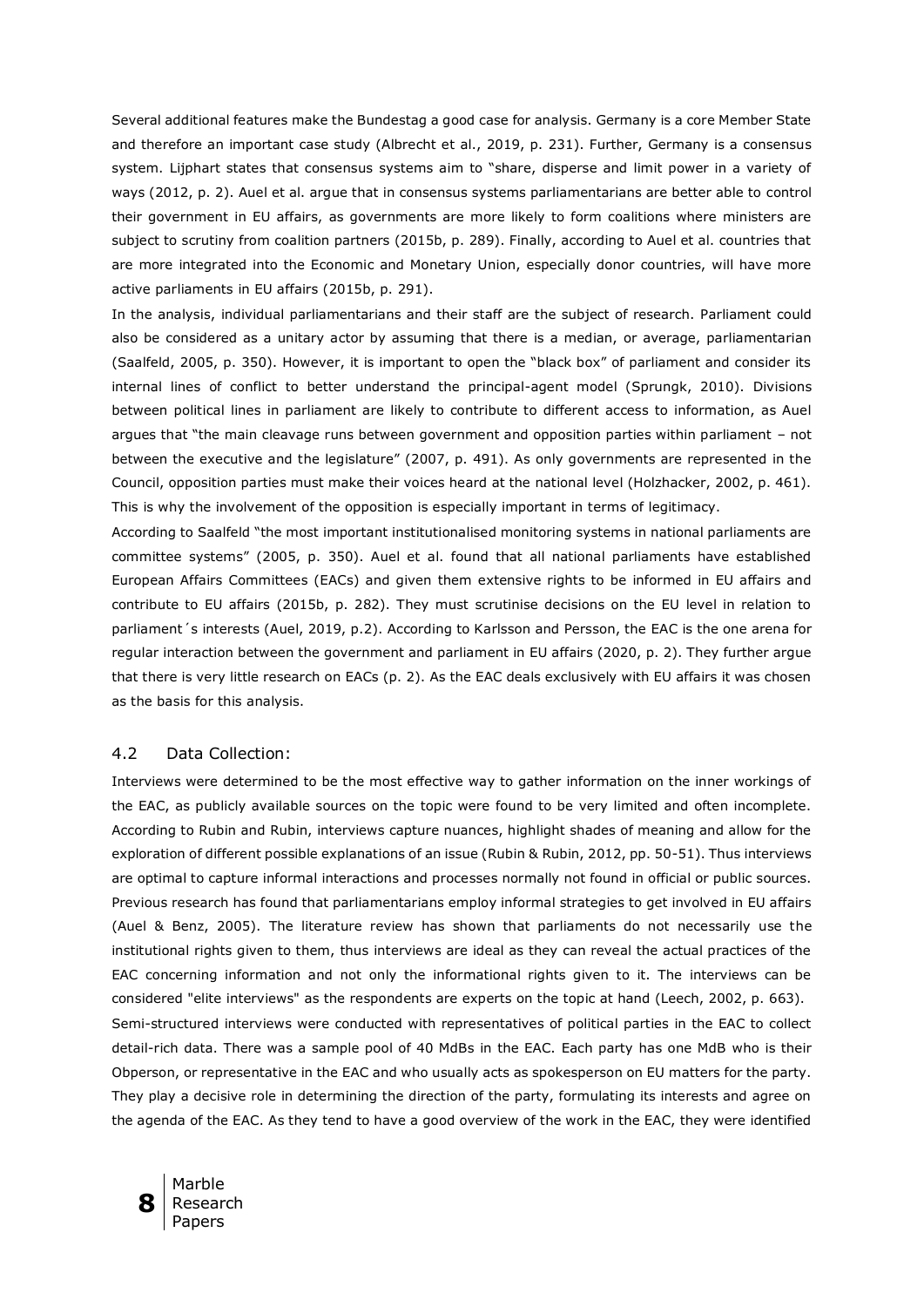as ideal interviewees. The first round of interview requests was sent to the Obpeople, as well as the chairman and deputy chairman, who were also believed to have a good overview of the EAC.

Initially, 40 interview requests were sent out to MdBs and two interviews were arranged (SPD and FDP). After 15 follow-up requests were sent, another two interviews were arranged (CDU and LINKE). Only two parties were not represented at this point, the AfD and the Greens. Therefore, additional requests were sent out to the MdBs who had responded negatively, asking if a staff member was available for an interview, resulting in one more interview (GREENS). The AfD did not respond to the interview requests. The Bundestag administration was also contacted and did not respond. Two interviews were conducted with the EU policy advisors of the LINKE and GREENS. The other parties did not respond to interview requests with the policy advisors. One SPD official requested their position remain confidential. Overall the sample was balanced as five out of six parties were represented, with three interviews being conducted with government representatives and five with opposition representatives for a total of eight interviews. Most interviews took approximately 30-45 minutes, however, some exceeded this timeframe. The interviews were conducted in German and translated into English using DeepL and the author´s translation. The transcribed interviews were coded using ATLAS.ti. The analysis of the findings began with the process of open coding, as defined by Boeije (2006, p. 96). Abductive coding, a combination of deductive codes based on theory and inductive codes based on the data was used (Linneberg & Korsgaard, 2019, p. 14). The codes used are presented in a table, based on Hennik et al. (2011, p. 226), and can be found in the annex.

## 5. Analysis

The Bundestag as a constitutional body consists of the MdBs, elected officials, who are supported by the Bundestag administration, which supplies scientific research, especially concerning EU issues. There is also party staff that have an interface function between the EAC and the internal procedures of the parties. The German EAC is especially powerful, as it is anchored in Art. 23 of the German constitution and its rights are guaranteed by the "Law on Cooperation between the Federal Government and the German Bundestag in Matters concerning the European Union" (EUZBBG). The information obligations of the government vis-à-vis the parliament are defined in the EUZBBG. It ensures the Bundestag is extensively notified as early as possible. Documents are provided via the EuDoX database. It contains diplomatic correspondence and instructions to and from German representatives in the respective Council formations. EuDoX also includes internal Council documents.

At the time of the research, the SPD runs the Foreign Ministry, with which the EAC has most contact. It forms the government together with the "Union" of the CDU and CSU. The opposition parties are the AfD, FDP, LINKE and GREENS.

The interviews showed that McCubbins and Schwartz´ fire-alarms theory does not work as predicted in the context of the German EAC, as police-patrol is primarily used. The interviewees generally trust that the information provided in the EuDoX database is extensive and of high quality. However, there are caveats as there are several limitations to police-patrol methods. Thus police-patrol is supplemented by fire-alarm methods. This chapter first outlines the use of police-patrol methods and its shortcoming, then how the use of fire-alarm methods supplements them.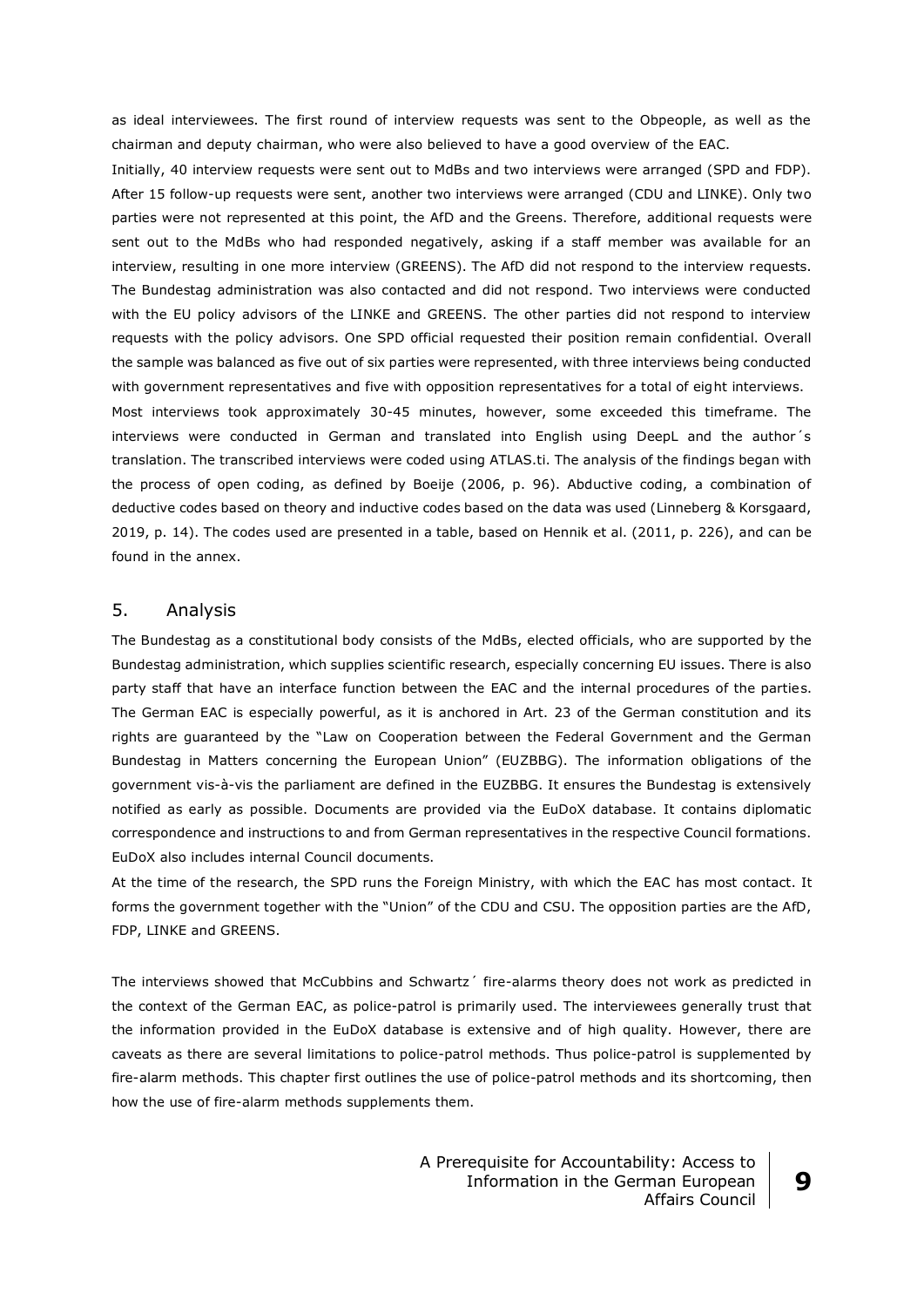#### 6.1 Police-Patrol:

The interviews showed that police-patrol oversight dominates the information gathering of the EAC. There was consensus among the interviewees that the primary source of information is documents accessed via EuDoX. Interviewee 6 described EuDoX as "worth its weight in gold." Confirming the importance of the database, interviewee 5 notes, "when it comes to the question: Are we being cheated or deceived? Or are they doing something other than what they tell us? For me, that is always the first point where I would start to check." Additionally, some Interviewees remarked on the high quality of the documents (Interviews 5, 6 & 7). In particular, trust in the authenticity of the documents was high "the effort to manipulate them and to make a second world via Potemkin villages, beyond the fact that this would not be legally permissible, they can't do that" (Interview 5). Many interviewees further praised the thematic organisation of the database, making it easy to navigate, as documents are filed by keywords (Interviews 4, 5, 6 & 7). This makes it easy to understand dossiers and that "you can also relatively quickly see whether there are any discrepancies between what you are told and what is written in the instructions." This document scrutiny falls perfectly into the classical police-patrol methods (Interview 5).

The interviews also revealed several informal information-gathering methods. There are contacts with colleagues from other parties that provide rudimentary, but not in-depth, understanding of problems (Interview 7). Moreover, there are also personal contacts with the ministries (Interviews 5 & 7). One interviewee adds:

What often happens is that, on the fringes of some committee meeting, you hear from a minister or some other actor that something exciting is happening during the negotiation. And that's always an opportunity to take a look at what's happening. (Interview 8).

The respondents also confirmed that they have communication channels to the EU level, especially the EP and their liaison offices in Brussels, that bring their attention to specific topics (Interviews 1, 3, 4, 5, 6, 7 & 8). However, interviewee 6 states that these channels are more for contextualising as they occur on an informal basis and can thus not be used in political work for which concrete evidence from EuDoX is necessary. Though not directly considered by McCubbins and Schwartz, these informal information sources appear to fall under traditional police-patrol parliamentary work. McCubbins and Schwartz note that the distinction between fire-alarms and police-patrol is not a distinction between informal and formal methods (1984, p. 166).

The use of parliamentary tools associated with police patrol was also confirmed. Some interviewees note that if a topic is interesting to them, they organise debates or rapporteur discussions and confront the government (Interviews 1, 3 & 6). Another tool is the classical parliamentary instrument of asking written or oral questions which the government is obliged to answer (Interviews 1, 2, 4, 5, 6 & 7). Interviewee six underscored that the aim is to force the government to declare its position or to explain it. More bluntly, one interviewee described it as "to put a finger in the wound" (Interview 1). However, there was disagreement between the government and opposition on how well this measure works. Accordingly, one government interviewee comments that "the Bundestag is actually very comprehensively informed about what happens in the Council of Ministers. So the Chancellor has, not always but often, made government statements before the Council meetings" (Interview 2). On the other hand, one opposition interviewee states: "we tried to do more of this during the German Council Presidency. However, the Chancellor did not appear in parliament as often as we would have liked" (Interview 6). The interviews show that the

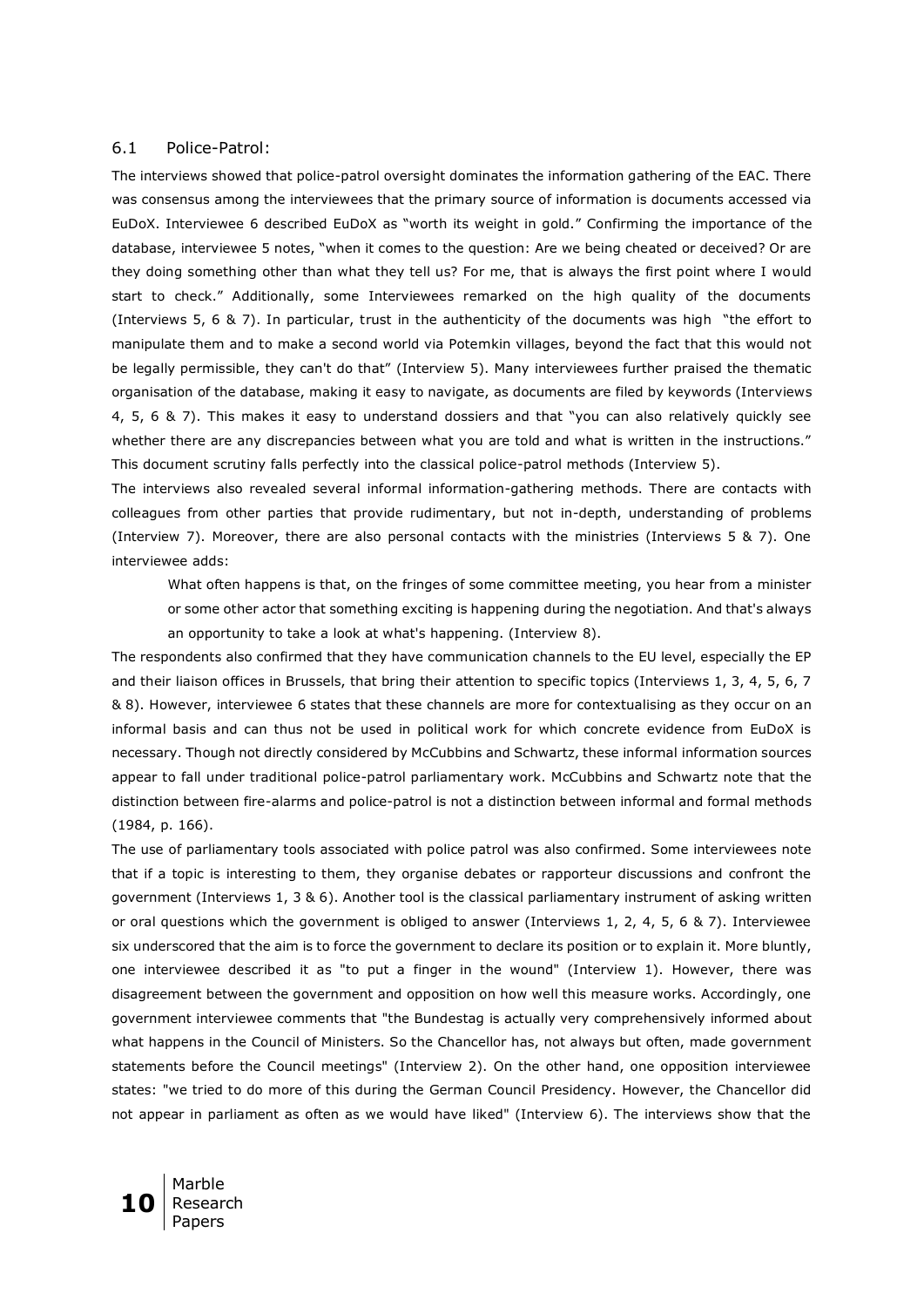EAC employs police-patrol tools of asking questions and holding hearings to monitor the positions of the government.

Rather than focussing on building a better fire-alarms environment (as argued by McCubbins and Schwartz, 1984; Tallberg, 2002), the parties have been using the BVerfG to strengthen their rights under police-patrol methods. Regarding the government denying access to certain documents, interviewee 8 states: "Then you can sue and eventually you´ll win, but that won´t help you in that particular case." Another highlights that "there are a number of BVerfG rulings based on this, stating that the Bundestag, represented by the EAC, is not properly involved" (Interview 3). In one case the government denied access to a non-paper, which the BVerfG determined was a violation of the government´s constitutional obligations (Interview 7). The court´s decision means that the government had behaved unconstitutionally and strengthened the parliament's information rights, especially that the government cannot bypass EuDoX by working with non-papers (Interview 7). Thus, contrary to expectations, the parties are strengthening their police-patrol rights through the courts.

#### 6.2 Limitations of Police-Patrol:

Despite the extensive use of police-patrol methods revealed by the foregoing analysis, there are four major limitations to police-patrol in the German EAC. These are concerns about understanding the government's position on certain EU issues, the difference in access to information between the government and the opposition, crucial documents being withheld, and the number of documents being unmanageable.

One critique concerned the EACs understanding of the government's position on certain EU issues. Interviewee 7 highlights that, as guaranteed by the EUZBBG, classical parliamentary control starts "at the earliest possible point in time when the federal government is forming its opinion." However, this is often inhibited by the government refusing to provide information on this process. One interviewee adds: "you often have to ask the federal government four or five times to comment on something related to European policy before it finally does so" (Interview 6). Another respondent elaborates:

Then you get the answer: 'Yes, we can't say that. The negotiations are still ongoing' and you say: 'Yes, I know. That's exactly why I want to know.' Because we as a parliament must have the possibility to take a position in such negotiations and to give the federal government a mandate. And sometimes that is blocked in a very brazen way. (Interview 8).

In an attempt to counteract this, one majority interviewee comments that they have suggested to "hold a hearing before the Council of Ministers sits, which would actually be better from a structural point of view so that we know exactly what the ministers will be negotiating in the end" (Interview 4).

The interviewees further criticised that government parties, especially the party holding the ministry, have closer access to information through their ministers (Interviews 2, 3, 7 & 8). There is, moreover, a difference between getting information and knowing what the current internal discussions within the ministry are (Interview 8). This is exemplified through interviewees commenting on the time delay before certain documents are uploaded and linking this disadvantage to not being the party that heads the ministry (Interviews 1, 4 & 6). Interviewee 4 comments on the availability of information: "It's not always easy, but sometimes we have it, sometimes we have to claim it and sometimes we find out too late." Timing is one of the most important factors when assessing parliamentary scrutiny of government (Rozenberg and Hefftler, 2015, p. 28). All interviewees agreed that in most cases it is best to act as early

> A Prerequisite for Accountability: Access to Information in the German European Affairs Council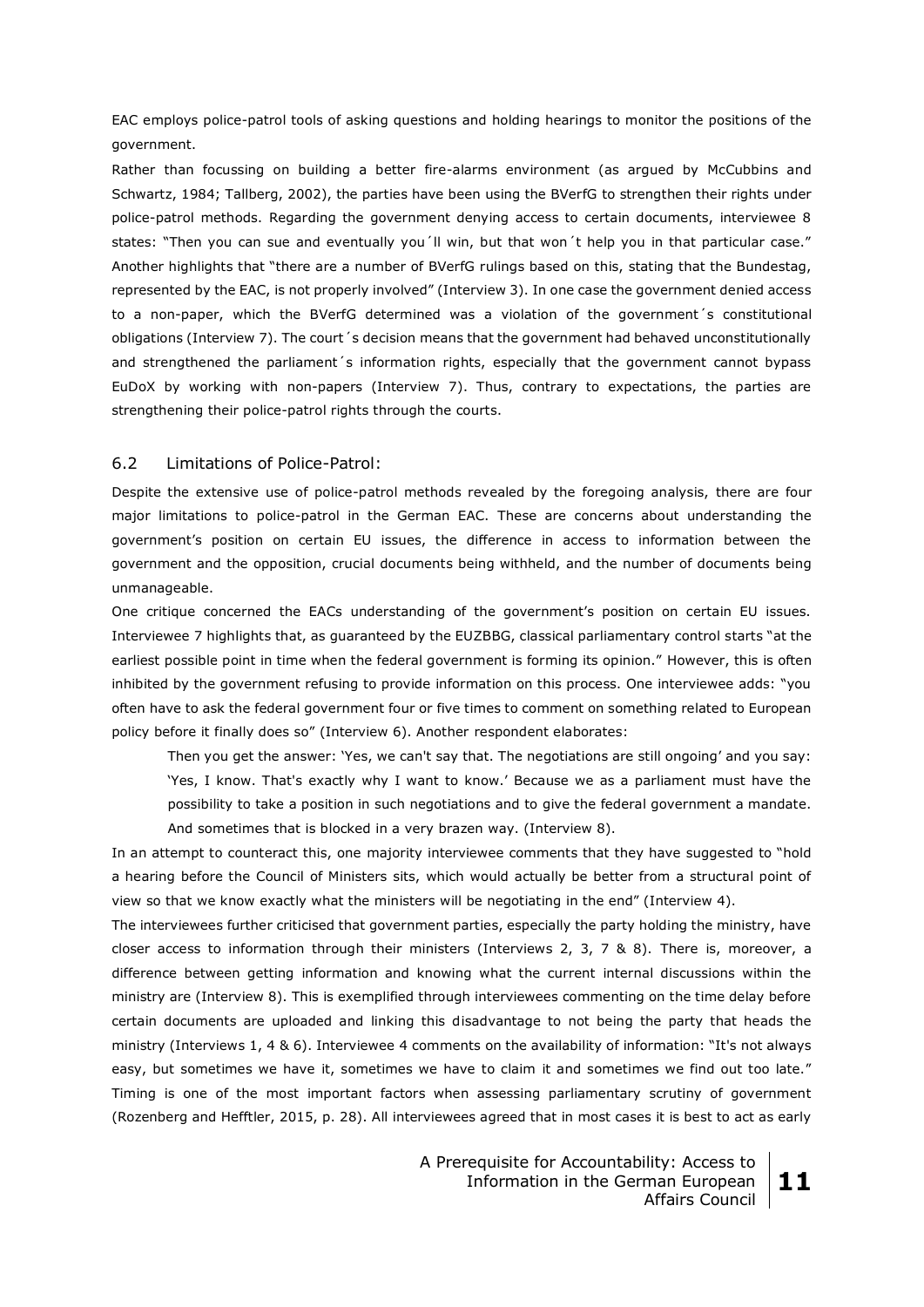as possible in the decision-making process. However, there was disagreement on whether the information to act early was available at the stages it was required at. Especially one majority interviewee insists that, as a rule, they had the information and if not could get it (Interview 5). As police-patrol relies on the government for information and not third parties, this time delay can be seen as a characteristic of policepatrol and one of its major limitations.

To get a complete picture of the government´s actions it is important to have access to all relevant documents. Representatives from the Greens and the Left criticised that there have repeatedly been problems with relevant documents being withheld from EuDoX (Interviews 2, 6, 7 & 8). Especially, there are situations where the government refuses to provide access to documents, citing reasons such as the economic interests of companies (Interview 6). Lack of clear responses generally occur in the more politically salient cases (interview 7). As another respondent indicates; "we usually get everything except what we really want to know" and that "it doesn't happen often, but at critical and decisive moments the government blocks information, even illegally" (Interview 8). They state that "it is about the willingness of the government to give out information, even when they don´t want to be controlled. It's principalagent-like. Of course, you don´t want to be controlled and that´s exactly the case when we want it to work" (Interview 8). As with the time delay, the withholding of information by the government is a limitation of police-patrol and a feature of its proactive surveillance approach.

Accountability depends not only on receiving information but also on being able to process it (Meijer, 2014, p. 12). The strong information rights of the Bundestag also pose a problem, as all interviewees confirmed that dealing with the amount of information is challenging. One interviewee described it as "a quality of being overwhelmed with information" (Interview 8). Another comments that the information provided by EuDoX is "so extensive and good that it is not really manageable" (8). Particularly the smaller parties lack the resources to scan all documents (Interviews 3, 6). However, also interviewees from the larger parties struggle with information load. One SPD interviewee stated: "It would be presumptuous to say that we have the resources to process all the information" (Interview 5). They lamented the difference in manpower to the government and the parliament, stressing: "I am not a one-man government. A European department in the Federal Ministry of Finance, the Federal Foreign Office or the Federal Ministry of the Interior has 20 times more people than all the parliamentary groups put together". An opposition interviewee agreed: "a very large parliamentary group, even if it wanted to, would not be able to do that" (Interview 8). The interviewees are clearly limited by their resources for political evaluation.

#### 6.3 Selective Examination:

The analysis has shown that both governing and opposition parties struggle to process information. McCubbins and Schwartz predict that police-patrol oversight will result in a process of selective examination (1984, p. 168). All interviewees agree that due to capacity constraints only select decisions are considered. Interviewee 8 states: "If you approach it with the idea that we have to control all processes, I think you have an unrealistic idea and actually no real political idea of what happens" and "If one were to take this seriously, i.e. the ideal-typical understanding that parliament effectively controls the government, it is completely insufficient in terms of resources." Another agreed that some things will be missed, but was more optimistic overall:

"The question is: what is the probability that we will miss something? If the probability is fifty per cent, then that would be bad. If there is only a five per cent chance that we will miss something, I don't think that is quite so dramatic. It is important that we are informed about the essential

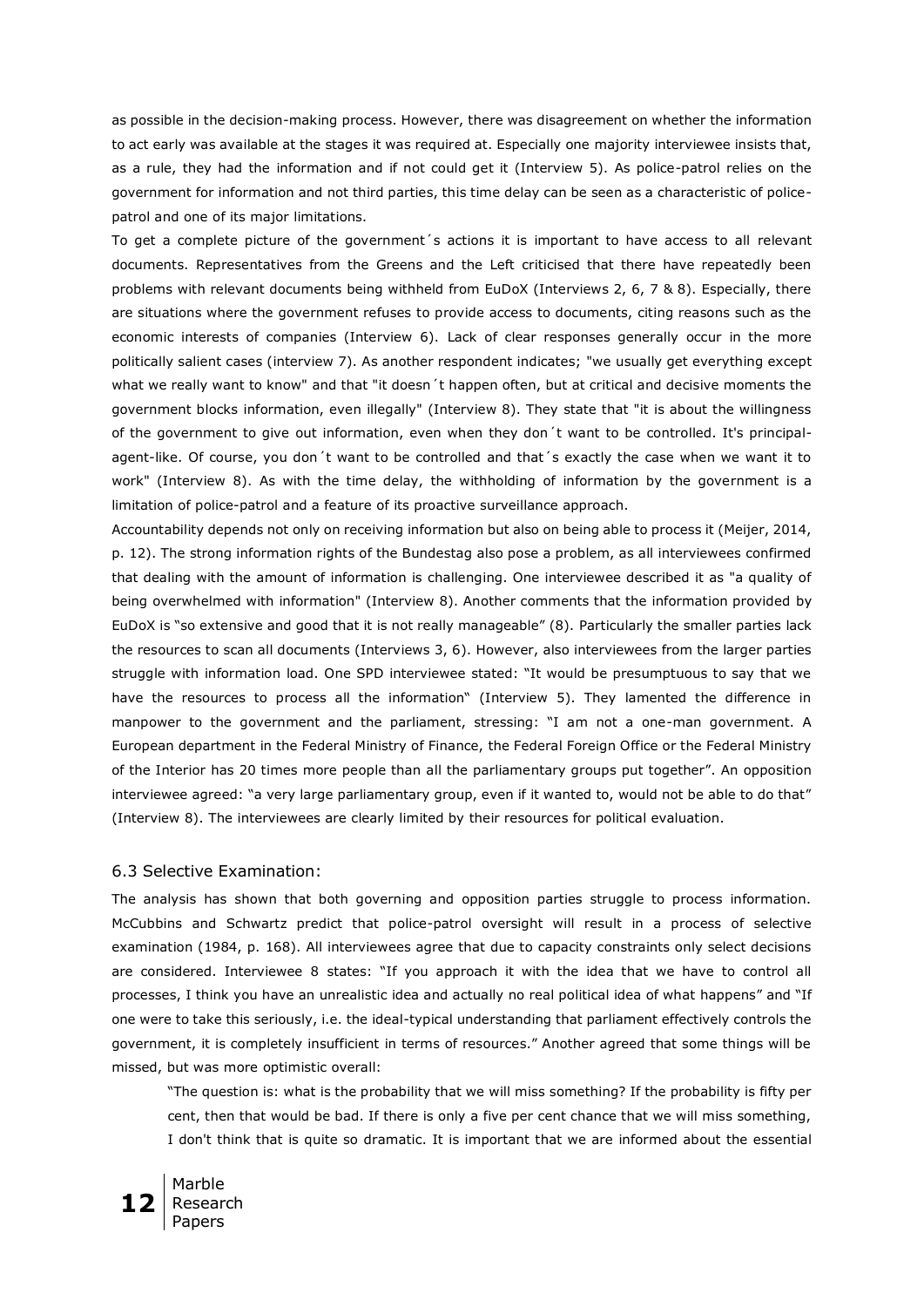things that directly affect our democracy or the citizens and that we can do something beforehand." (Interview 1).

The interviews have shown that the work in the German EAC is in line with McCubbins and Schwartz' prediction that only selective decisions are examined.

Some interviewees indicated that they use EuDoX only once their interest in a topic has been sparked by another reason (Interviews 3, 5, 6, 8). One interviewee comments that you need to know where to start looking, as they often pick up on exciting current debates without knowing the concrete details, which can only be found by looking at the individual documents on a text level (Interview 8). Another interviewee comments that scanning documents is manageable if they have keywords to search for (Interview 6): "We often receive information from outside about what is happening on a certain issue. We pay attention to this and only then, in response to this, we go through all the relevant wire reports or directives in EuDoX." The interviews indicate that there can be outside impetus to initiate or supplement police-patrol scrutiny. Up to this point, the analysis has shown that traditional police-patrol methods are prominently used by the EAC. However, also that there are several limitations to this method and that there is a fear that information is missed as only select decisions are considered. The interviewees illustrate they often need an impetus to start looking into the database, which then allows them to ask questions to the government and thus force it to take a position. Where does this impetus come from? Could fire-alarms trigger the police-patrol in certain situations?

#### 6.4 Fire-Alarms:

Overall, the interviews showed that the use of fire-alarm methods was limited. None of the interviewees mentioned organised interest when initially asked about information access in general. When probed all interviewees include organised interest, however, some were hesitant (Interviews 1, 2, 3 & 8). One interviewee said they have very little contact with interest groups (Interview 3). Another underscores that interest groups making them aware of something is very rare and "it sometimes happens that a citizen approaches us with a very specific question, but it never actually happens that we say: 'Uh, I totally missed something'" (Interview 8). Some say they are sometimes informed by interest groups, but that this is the exception rather than the rule (Interviews 4 & 5). The less-proactive information access and waiting for alarms to signal potential violations are indications of fire-alarms. However, these interviews suggest that fire-alarm contacts a rare, even if they sometimes provide limited information.

Others placed a greater value on these contacts (Interviews 5, 6, 7 & 8). One respondent highlighted that they are in contact with organised interest as much as possible and that "it is often absolutely necessary that we receive certain information, certain expertise on content from civil society organisations." (Interview 6). Adding a different dimension, interviewee 8 explains that think tanks don´t necessarily provide guidance on specific legal texts, but help uncover long-term trends. Another source of information is the media. The interviewees highlighted the importance of the media, especially Politico in addition to the traditional German quality press (Interviews 5, 6, 7 & 8).

Parliament being less proactive and intervening in response to claims from third parties are indications of fire-alarm oversight. However, the interviews showed that the use of fire-alarm methods is limited compared to police-patrol methods. The findings do indicate that they can play a role in triggering policepatrol oversight in certain cases and providing guidance through the documents available. However, it is not possible to say how often this occurs, as the interviewees could not quantify this relationship. It should

> A Prerequisite for Accountability: Access to Information in the German European Affairs Council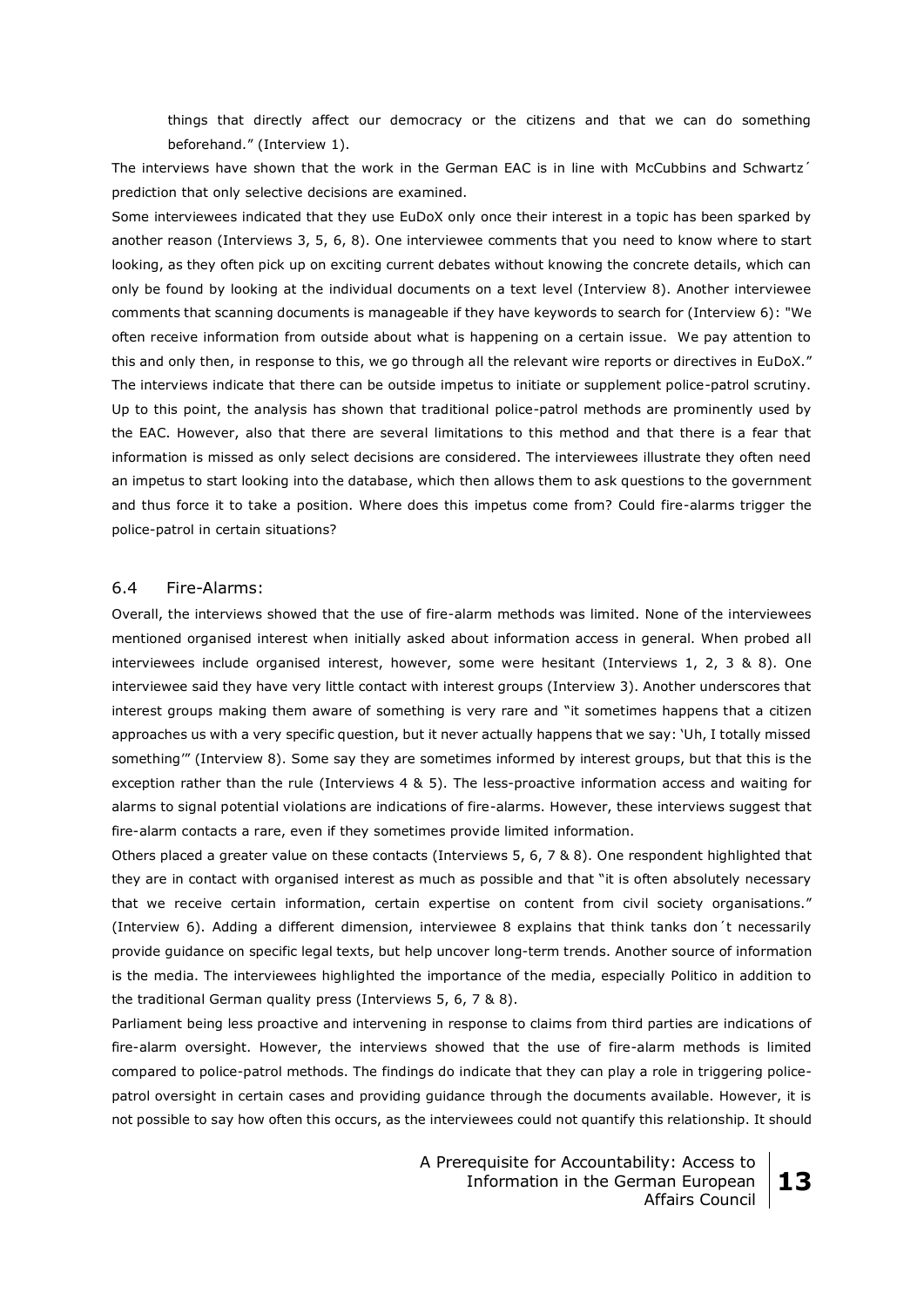also be noted what was not found. The interviews did not provide evidence of a "system of rules, procedures, and informal practices that enable individual citizens and organized interest groups to examine administrative decision", as predicted by McCubbins and Schwartz (1984, p. 166).

# 7. Conclusion:

This paper examined the access of the national parliaments to information on its government in the Council. Interviews were conducted to examine the access of the German EAC to information based on the operationalisation of McCubbins and Schwartz´s mechanisms of oversight. On the one hand, the analysis showed that, contrary to what the theory would suggest, the EAC primarily utilises police-patrol methods to gain access to information. The interviewees are confident in the information provided in the EUDoX database and many commented on how fortunate the Bundestag is to have it. On the other hand, the analysis has also shown that there are limitations to police-patrol and has suggested that fire-alarm methods supplement police-patrol, at times initiating it. Thus, fire-alarms may compensate for some of police-patrol´s shortcomings in certain situations and contribute to overcoming the capacity constraints on the EAC. However, the interviews showed that the use of fire-alarm oversight is very limited and reduced to exceptional cases, meanwhile, limitations persist.

According to the literature, information is needed to hold an actor to account, implying that accountability is limited when access to information is compromised (Birkinshaw, 2006; Meijer, 2014). The analysis did not set out to judge how effective the EAC is in overseeing its government. However, access to information and the ability to process it are preconditions of effective accountability holding. The legitimising nature of national parliaments in EU affairs can play a role in reducing the democratic deficit in the EU, highlighting the practical significance of the analysis. The analysis identified mechanisms available to the parliament which function effectively, but also where there is room for improvement. Furthermore, the dynamics and mechanisms national parliaments employ to access information on deliberations in the Council were studied, which has been neglected in previous research. Specifically, this process was analysed from the perspective of the fire-alarms concept, thus adding to the theoretical debate on the issue.

A limitation of this paper is that interviewees can (intentionally or unintentionally) misrepresent information (Berry, 2002, p. 680). This is especially relevant when looking at organised interest´s contacts with politics, particularly in Germany where interest groups have a negative connotation, which interviewees confirmed (Interviews 1 & 6). What enhances these circumstances is that German politics was plagued by several corruption scandals in early 2021 in connection to the Covid-19 pandemic. When asked about how the decision was made to scrutinise certain documents, most interviewees answered that the decision was made based on party and political interests. However, the interviewees also showed that often a certain impetus is needed. It is possible that interest group contacts were downplayed, as contacts with organised interest were only shown to play a role after probing. This shows the difficulties in disentangling controversial issues. To try and mitigate the risk of bias, questions were asked about general relationships first and then followed by probes concerning contacts with organised interest. Additionally, bias was reduced by allowing all interviewees to remain anonymous if they so wished.

It is difficult to generalise these findings to other parliaments, as Neuhold and Smith highlight that parliaments cannot be seen as unitary actors and parliaments in the EU are quite heterogeneous (2015, p. 684). The same goes for the different specialist committees in the Bundestag. One interviewee comments that specialist committees may have more organised interest contacts (Interview 3), while another contends that MdBs in specialist committees often have very little knowledge of the EU, indicating

**14** Marble Research Papers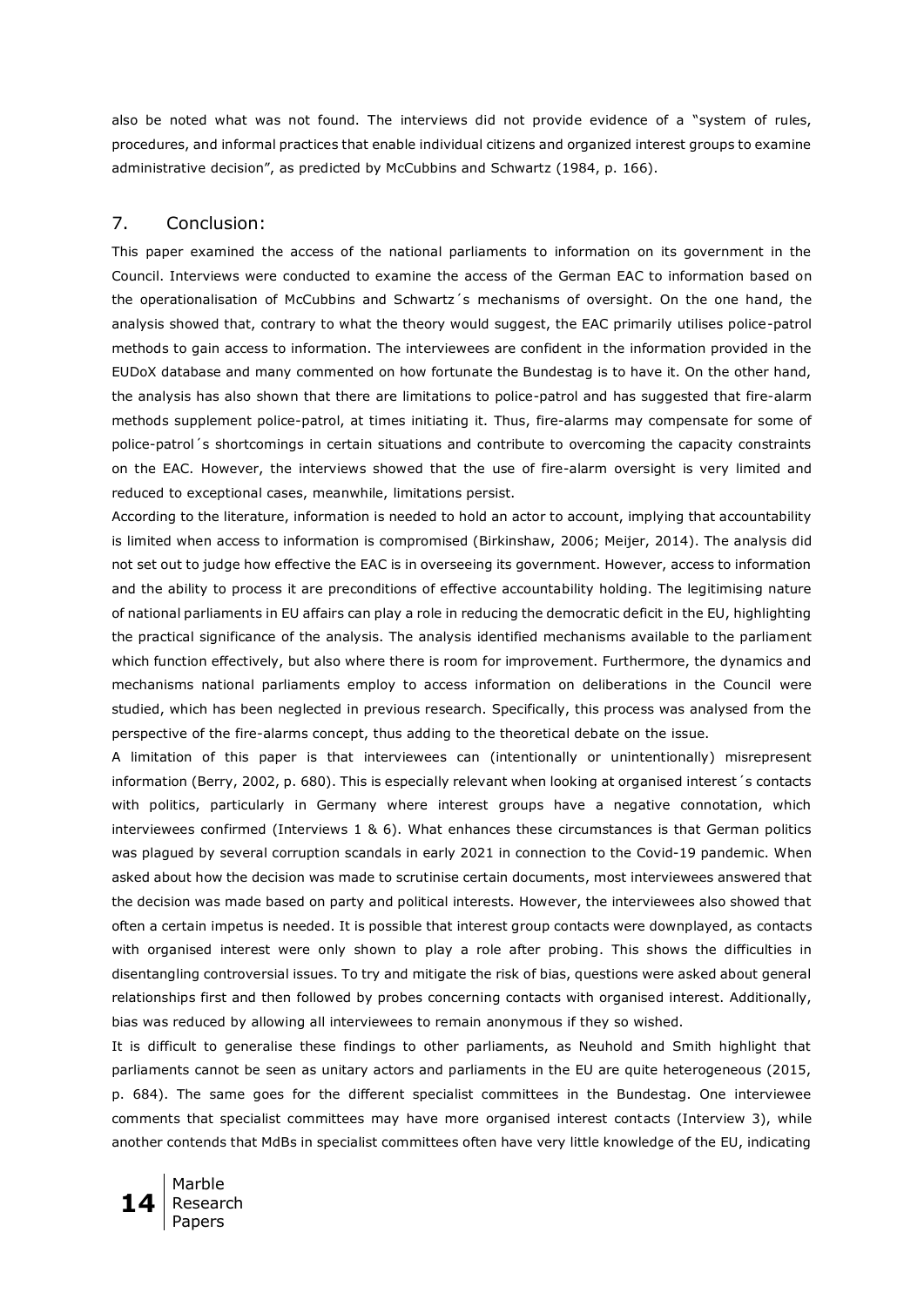that scrutiny of EU affairs in these could be limited (Interview 8). Thus a broader study, considering different committees in the Bundestag or a greater number of parliaments would increase the validity of the research and could help uncover patterns. This is the weigh-off between small-N and large-N studies (Auel et al., 2015, p, 73). The use of the Bundestag as a most likely case helps counteract this effect. Despite these limitations, this research made a significant contribution to the theoretical and practical debate on the democratic deficit in the EU. The implications of this analysis on the ability of national parliaments to hold their governments to account and thus their role in providing legitimacy to EU politics are vital. The access to information and the possibility to process it are prerequisites to effective scrutiny.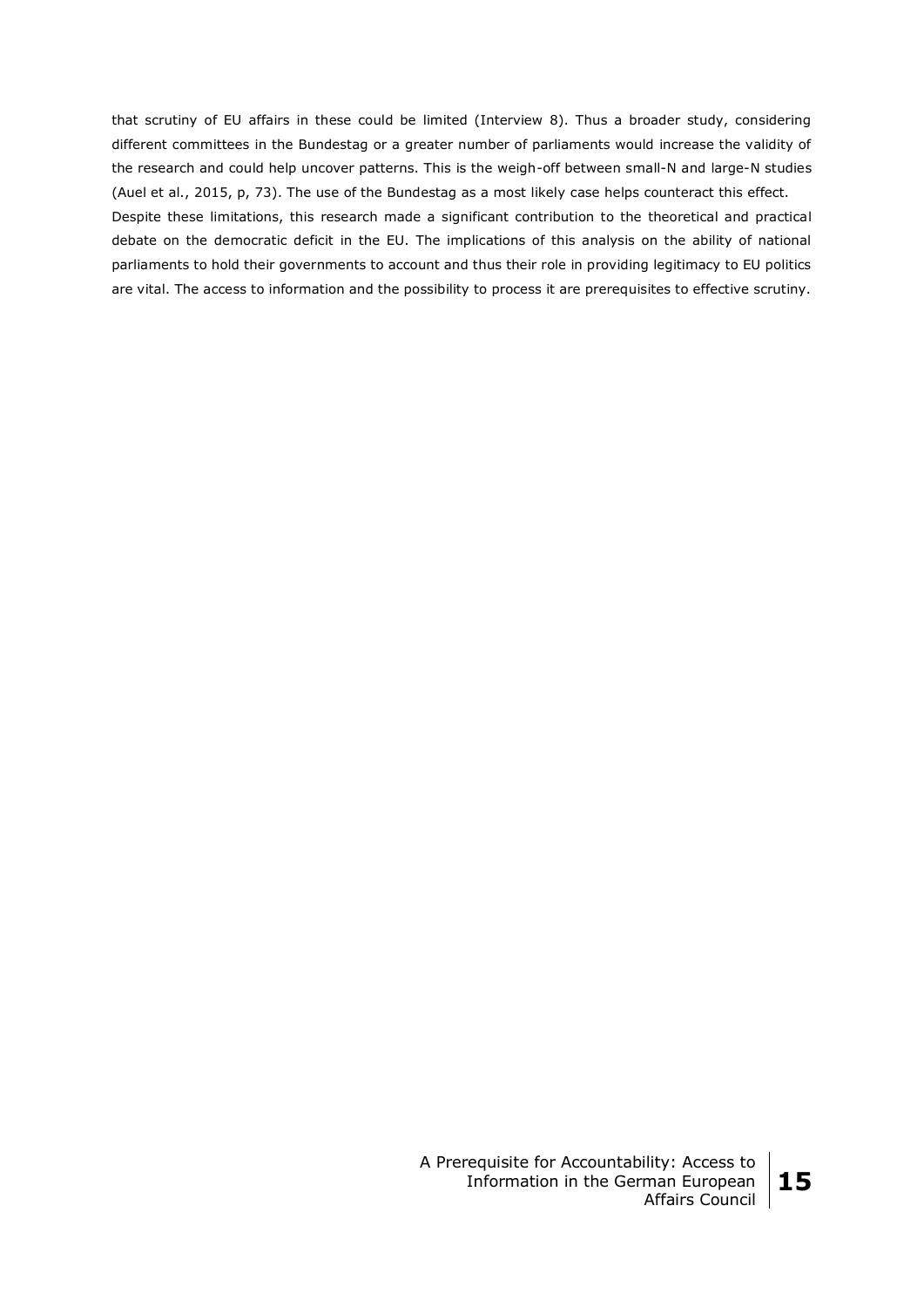#### Reference List:

- Albrecht, F., Karlsson, C., Persson T. (2021). Patterns of Parliamentary Opposition: Empirical Evidence from the Deliberations in the German Bundestag's Committee on European Union Affairs, *Parliamentary Affairs*, 74 (1), 230–251.<https://doi.org/10.1093/pa/gsz048>
- Auel, K. (2006). The Europeanisation of the German Bundestag: Institutional change and informal adaptation. *German Politics*, 15 (3), 249-268.<https://doi.org/10.1080/09644000600877701>
- Auel, K. (2019). National Parliaments and the European Union. *Oxford Research Encyclopedia of Politics*.<https://doi.org/10.1093/acrefore/9780190228637.013.1490>
- Auel, K. & Benz, A. (2005). Politics of Adaptation: The Europeanization of National Parliamentary Democracy. *Journal of Legislative Studies*, 11(3–4), 372–393. <https://doi.org/10.1080/13572330500273570>
- Auel, K. & Christiansen, T. (2015) After Lisbon: National Parliaments in the European Union. *West European Politics*, 38 (2), 261-281.<https://doi.org/10.1080/01402382.2014.990693>
- Auel, K. & Neuhold, C. (2017). Multi-arena players in the making? Conceptualizing the role of national parliaments since the Lisbon Treaty. *Journal of European Public Policy*, 24 (10), 1547-1561. <https://doi.org/10.1080/13501763.2016.1228694>
- Auel, K., Rozenberg, O. & Tacea, A. (2015a). Fighting Back? And, If So, How? Measuring Parliamentary Strength and Activity in EU Affairs. In C. Hefftler, C. Neuhold, O. Rozenberg & J. Smith (Eds.), *The Palgrave Handbook of National Parliaments and the European Union* (pp. 60-93). Palgrave Macmillan.
- Auel, K., Rozenberg, O. & Tacea, A. (2015b). To Scrutinise or Not to Scrutinise? Explaining Variation in EU-Related Activities in National Parliaments. *West European Politics*, 38 (2), 282-304. <https://doi.org/10.1080/01402382.2014.990695>
- Beichelt, T. (2012). Recovering Space Lost? The German Bundestag's New Potential in European Politics. *German Politics*, 21 (2), 143-160.<https://doi.org/10.1080/09644008.2012.677030>
- Bennet, A. and Elman, C. (2008). Case Study Methods. In C. Reus-Smit & D. Snidal (Eds.), *The Oxford Handbook of International Relations*. (pp. 499-517). Oxford University Press.
- Berry, J. M. (2002). Validity and Reliability Issues in Elite Interviewing. *PS: Political Science and Politics*, 35(4), 679-682. <https://doi.org/10.1017/S1049096502001166>
- Blom-Hansen, J. (2005). Principals, agents, and the implementation of EU cohesion policy. *Journal of European Public Policy*, 12 (4), 624-648.<https://doi.org/10.1080/13501760500160136>
- Boeije, H. (2009). *Analysis in Qualitative Research*. SAGE Publishing.
- Bovens, M., Schillemans, T., and 't Hart, P. (2008). Does Public Accountability Work? An Assessment Tool. *Public Administration*, 86 (1), 225–242. [https://doi.org/10.1111/j.1467-](https://doi.org/10.1111/j.1467-9299.2008.00716.x) [9299.2008.00716.x](https://doi.org/10.1111/j.1467-9299.2008.00716.x)

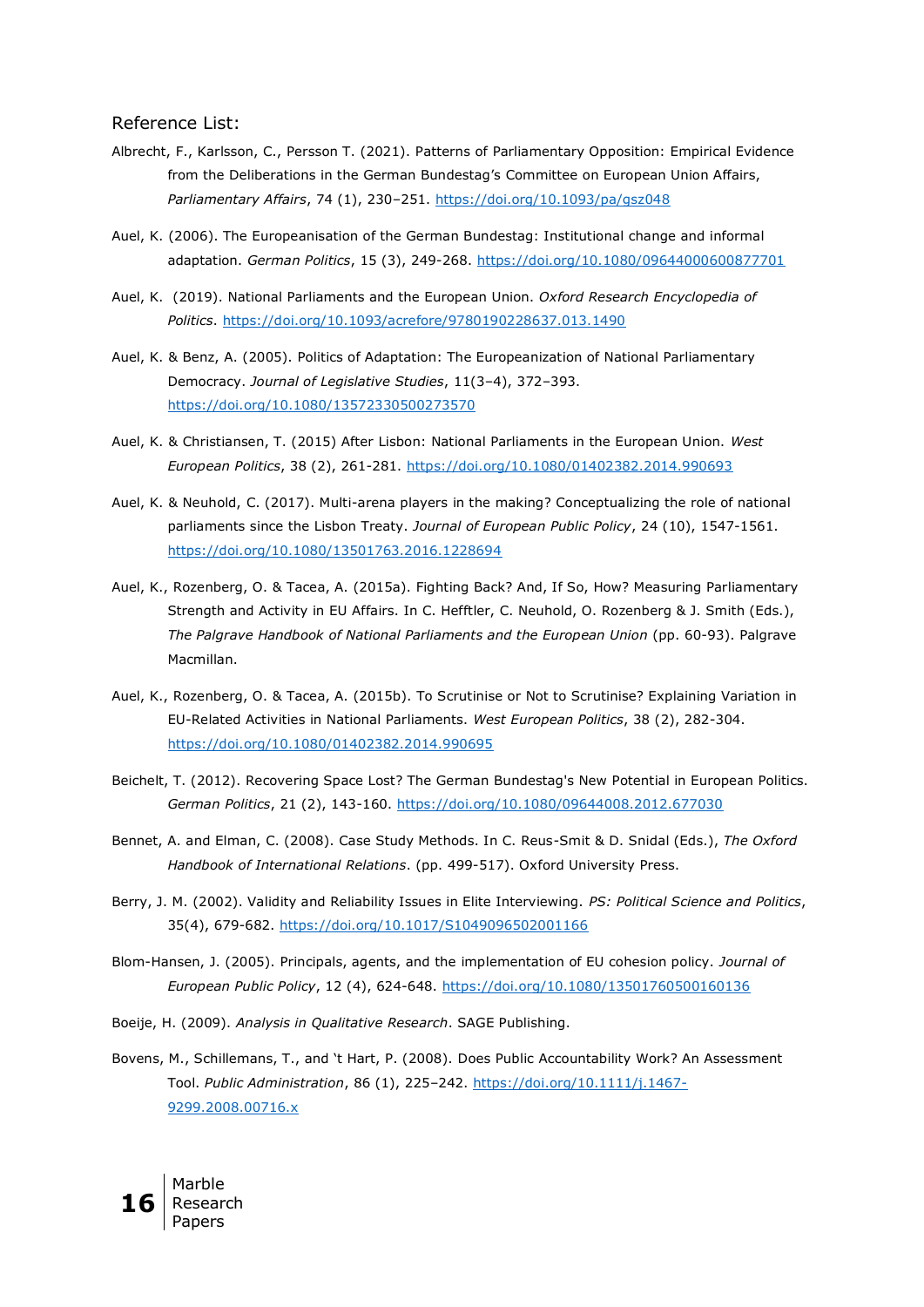- Bovens, M., Goodin, R. E. & Schillemans, T. (2014). Public Accountability. In M. Bovens, R.E. Goodin & T. Schillemans (Eds.), *The Oxford Handbook of Public Accountability* (1-22). Oxford University Press.
- Damonte, A., Dunlop, C.A. & Radaelli, C.M. (2014). Controlling bureaucracies with fire alarms: policy instruments and cross-country patterns. *Journal of European Public Policy*, 21 (9), 1330-1349. <https://doi.org/10.1080/13501763.2014.923021>
- Decision of the German Federal Constitutional Court of October 12, 1993 In Re Maastricht Treaty. (Cases 2 BvR 2134/92, 2 BvR 2159/92). [https://iow.eui.eu/wp-content/uploads/sites/18/2013/04/06-](https://iow.eui.eu/wp-content/uploads/sites/18/2013/04/06-Von-Bogdandy-German-Federal-Constitutional-Court.pdf) [Von-Bogdandy-German-Federal-Constitutional-Court.pdf](https://iow.eui.eu/wp-content/uploads/sites/18/2013/04/06-Von-Bogdandy-German-Federal-Constitutional-Court.pdf)
- Etzioni, A. (2010). Is Transparency the Best Disinfectant? *The Journal of Political Philosophy*, 18 (4), 389–404.<https://doi.org/10.1111/j.1467-9760.2010.00366.x>
- Groen A. & Christiansen T. (2015). National Parliaments in the European Union: Conceptual Choices in the European Union's Constitutional Debate. In C. Hefftler, C. Neuhold, O. Rozenberg & J. Smith (Eds.), *The Palgrave Handbook of National Parliaments and the European Union* (pp. 43-59). Palgrave Macmillan.
- Hancké, B. (2009). *Intelligent Research Design*. Oxford University Press.
- Hennink, M., Hutter I., & Bailey, A. (2011). *Qualitative research methods*. SAGE Publishing.
- Hobolt S. & Tilley, J. (2014A, March 11). While voters might blame the EU for policy failures, it is extremely difficult for them to effectively hold it to account. *London School of Economics and Political Science*. [https://blogs.lse.ac.uk/europpblog/2014/03/11/while-voters-might-blame-the](https://blogs.lse.ac.uk/europpblog/2014/03/11/while-voters-might-blame-the-eu-for-policy-failures-it-is-extremely-difficult-for-them-to-effectively-hold-it-to-account/)[eu-for-policy-failures-it-is-extremely-difficult-for-them-to-effectively-hold-it-to-account/](https://blogs.lse.ac.uk/europpblog/2014/03/11/while-voters-might-blame-the-eu-for-policy-failures-it-is-extremely-difficult-for-them-to-effectively-hold-it-to-account/)
- Hobolt S. & Tilley J. (2014B). *Blaming Europe? Responsibility Without Accountability in the European Union*. Oxford University Press.
- Holzhacker, R. L. (2002). National Parliamentary Scrutiny over EU Issues: The Goals and Methods of Governing and Opposition Parties. *European Union politics*, 3 (4), 459-579. <https://doi.org/10.1177/1465116502003004004>
- Jarvis, M.D. (2014). Hierarchy. In M. Bovens, R.E. Goodin & T. Schillemans (Eds.), *The Oxford Handbook of Public Accountability* (1-18). Oxford University Press.
- Jensen, C.B. (2007). Implementing Europe: A Question of Oversight. *European Union Politics*, 8(4), 451–477.<https://doi.org/10.1177/1465116507082810>
- Jensen, C.B. (2011). Procedural Change and the Sources of Ex Ante Constraints in EU Legislation. *Governance*, 24 (3), 495-516.<https://doi.org/10.1111/j.1468-0491.2011.01534.x>
- Karlsson, C. & Persson, T. (2020). Comparing oppositional behaviour in European Union affairs: empirical evidence from six member states, *West European Politics*. <https://doi.org/10.1080/01402382.2020.1814618>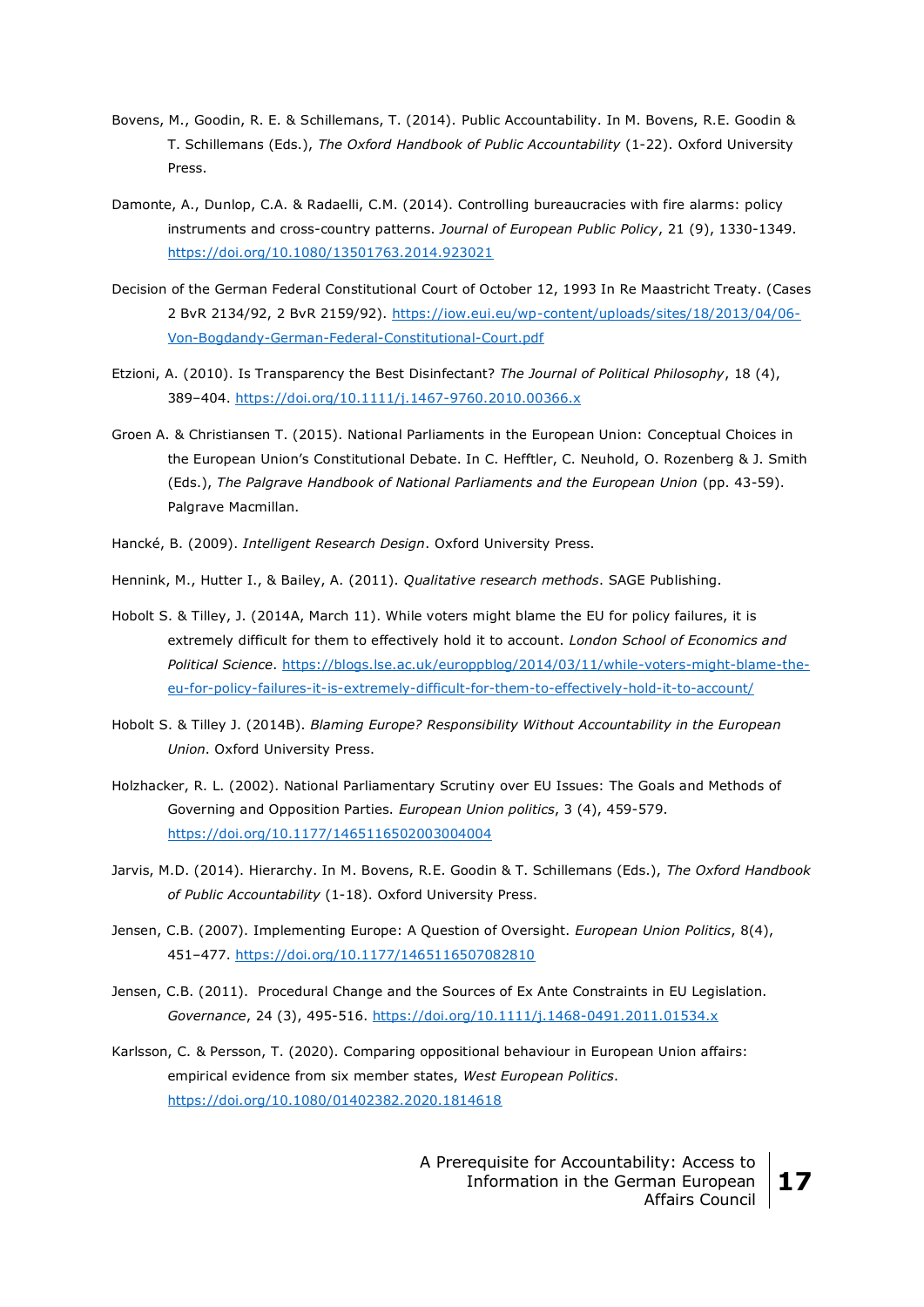- Karlas, J. (2012). National Parliamentary Control of EU Affairs: Institutional Design after Enlargement. *West European Politics*, 35 (5), 1095-1113.<https://doi.org/10.1080/01402382.2012.706412>
- Leech, B. L. (2002). Interview Methods in Political Science. *PS: Political Science and Politics*, 35(4), 663- 664. <https://doi.org/10.1017/S1049096502001117>
- Leech, B. L., Baumgartner, F., La Pira, T., & Semanko, N. (2005). Drawing Lobbyists to Washington: Government Activity and the Demand for Advocacy. *Political Research Quarterly*, 58(1), 19-30. <https://doi.org/10.2307/3595592>
- Linneberg, M.S. & Korsgaard, S. (2019). Coding qualitative data: a synthesis guiding the novice. *Qualitative Research Journal*, 19 (3), 259-270.<https://doi.org/10.1108/QRJ-12-2018-0012>
- McCubbins, M. D. & Schwartz, T. (1984). Congressional Oversight Overlooked: Police Patrols versus Fire Alarms. *American Journal of Political Science*, 28 (1), 165-179. <https://doi.org/10.2307/2110792>
- Meijer, A. (2014). Transparency. In M. Bovens, R.E. Goodin & T. Schillemans (Eds.), *The Oxford Handbook of Public Accountability* (1-20). Oxford University Press.
- Moravcsik, A. (1994). *Why the European Union Strengthens the State: Domestic Politics and International Cooperation* (CES Working Paper No. 52). Harvard University, Centre for European Studies.<http://aei.pitt.edu/9151/>
- Neuhold, C. & Smith, J. (2015). Conclusion: From 'Latecomers' to 'Policy Shapers'? The Role of National Parliaments in the 'Post-Lisbon' Union. In C. Hefftler, C. Neuhold, O. Rozenberg & J. Smith (Eds.), *The Palgrave Handbook of National Parliaments and the European Union* (pp. 668- 686). Palgrave Macmillan.
- O'Reilly, E. (2017). *Decision in strategic inquiry OI/2/2017/TE on the transparency of the Council legislative process*.<https://www.ombudsman.europa.eu/en/decision/en/94896>
- Papadopoulos, Y. (2007). Problems of Democratic Accountability in Network and Multilevel Governance. *European Law Journal*, 13 (4), 469-486.<https://doi.org/10.1111/j.1468-0386.2007.00379.x>
- Pollack, M. (1997). Delegation, Agency, and Agenda Setting in the European Community. *International Organization*, 51(1), 99-134.<https://doi.org/10.1162/002081897550311>
- Rozenberg, O. & Hefftler, C. (2015). Introduction. In C. Hefftler, C. Neuhold, O. Rozenberg & J. Smith (Eds.), *The Palgrave Handbook of National Parliaments and the European Union* (pp. 1-42). Palgrave Macmillan.
- Rubin, H. J., & Rubin, I. S. (2012). *Qualitative Interviewing: The Art of Hearing Data* (3 ed.). SAGE Publishing.
- Saalfeld, T. (2005). Deliberate delegation or abdication? Government backbenchers, ministers and European Union legislation. *The Journal of Legislative Studies*, 11 (3-4), 343-371. <https://doi.org/10.1080/13572330500273547>

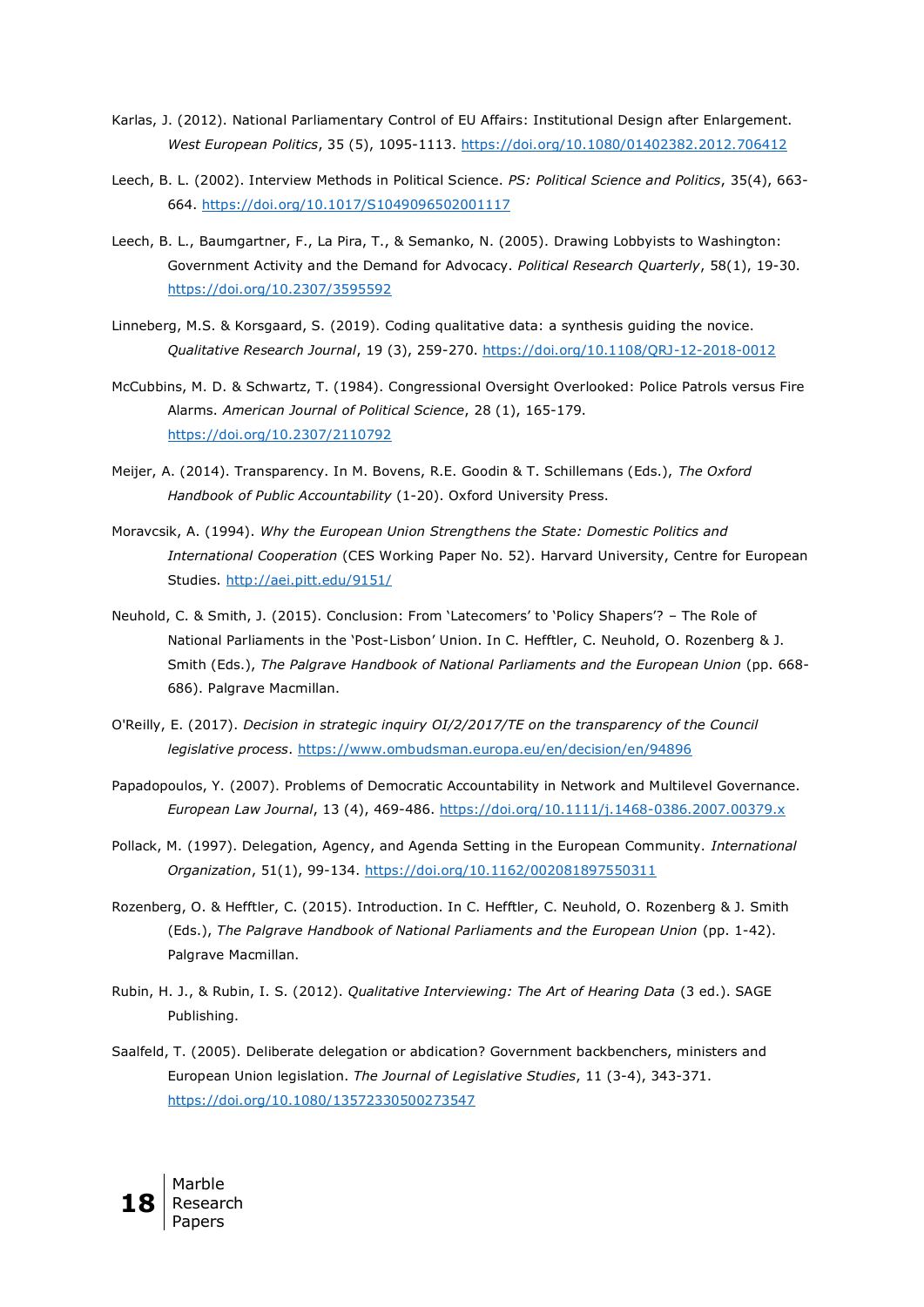- Schmidt, V. (2013). Democracy and Legitimacy in the European Union Revisited: Input, Output and 'Throughput'. *Political Studies*, 61 (1), 2-22.<https://doi.org/10.1111/j.1467-9248.2012.00962.x>
- Sprungk, C. (2010). Ever more or ever better scrutiny? Analysing the conditions of effective national parliamentary involvement in EU affairs. *European Integration Online Papers*, 14 (2), 1-24. <https://doi.org/10.1695/2010002>
- Stübgen, M. (2013, March 22). "Tagesordnungspunkt 34." Germany. Parliament. Bundestag. *Plenarprotokoll 17/232*. 17th Parliament, 232nd session. <http://dip21.bundestag.de/dip21/btp/17/17232.pdf>
- Tallberg, J. (2002). Paths to Compliance: Enforcement, Management, and the European Union. *International Organization*, 56(3), 609-643.<https://doi.org/10.1162/002081802760199908>
- Treaty of Lisbon amending the Treaty on European Union and the Treaty establishing the European Community (2007, December 13). *Official Journal of the European Union,* C306/1-271.
- Winzen, T. (2013). European integration and national parliamentary oversight institutions. *European Union Politics*, 14 (2), 297–323.<https://doi.org/10.1177/1465116512467088>
- Whisker, G. (2009). *The Undergraduae Research Handbook*. Palgrave Macmillan.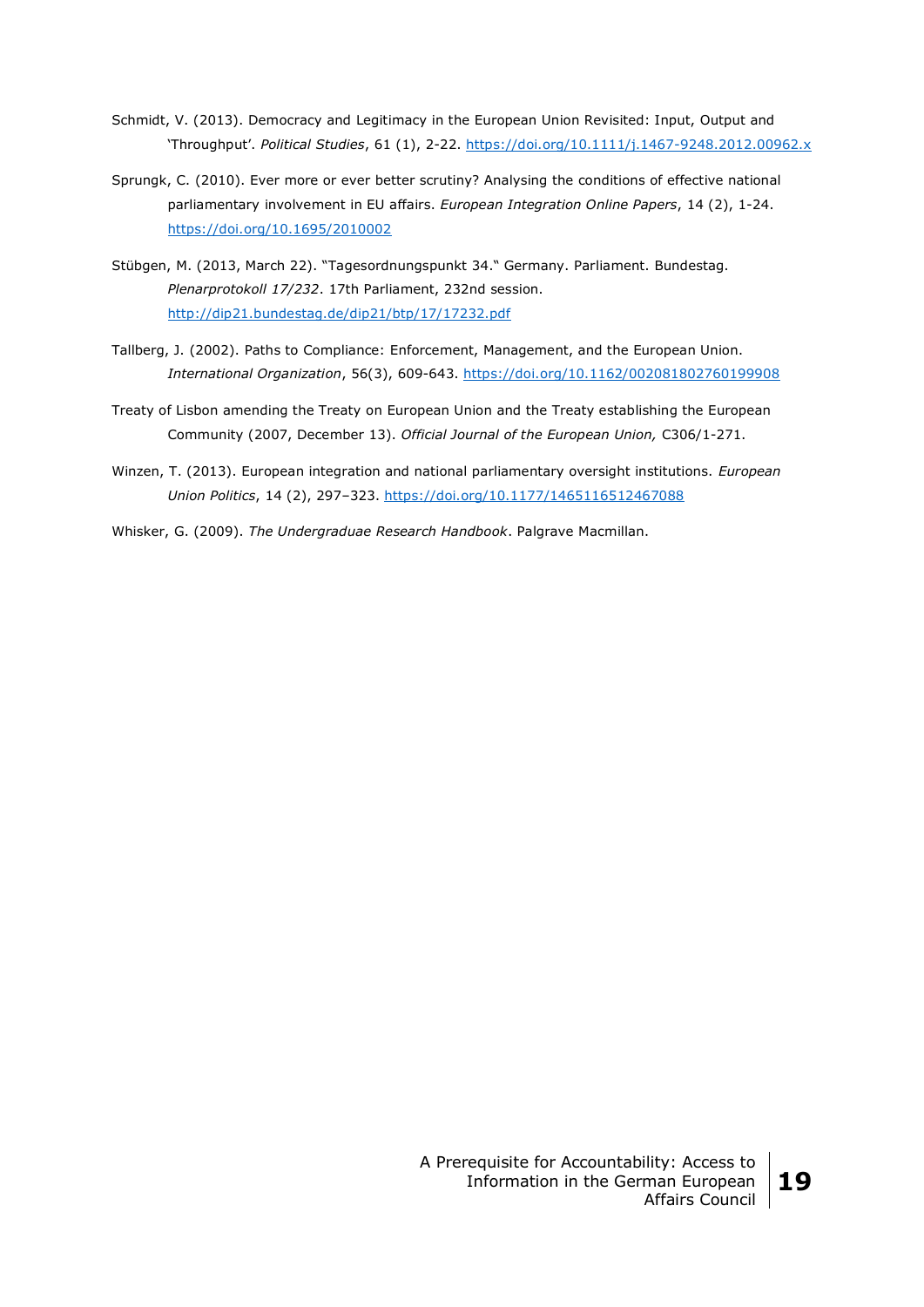# Annex:

# **Table 2**

*Interviews in chronological order*

|             | Name                   | Party        |            | <b>Function</b>       | Medium |
|-------------|------------------------|--------------|------------|-----------------------|--------|
| Interview 1 | Ullrich, Gerald        | <b>FDP</b>   | Opposition | Obperson (MdB)        | Tel.   |
| Interview 2 | Töns, Markus           | <b>SPD</b>   | Government | Deputy Chairman (MdB) | Tel.   |
| Interview 3 | Hunko, Andrej          | <b>LINKE</b> | Opposition | Obperson (MdB)        | Zoom   |
| Interview 4 | Groden-Kranich, Ursula | CDU          | Government | <b>MdB</b>            | Tel.   |
| Interview 5 | Anonymous              | <b>SPD</b>   | Government |                       | Zoom   |
| Interview 6 | Kommer, Florian        | <b>GRÜNE</b> | Opposition | Head of Office        | Zoom   |
| Interview 7 | Wadle, Sebastian       | <b>GRÜNE</b> | Opposition | EU policy advisor     | Zoom   |
| Interview 8 | Jokisch, René          | <b>LINKE</b> | Opposition | EU policy advisor     | Zoom   |